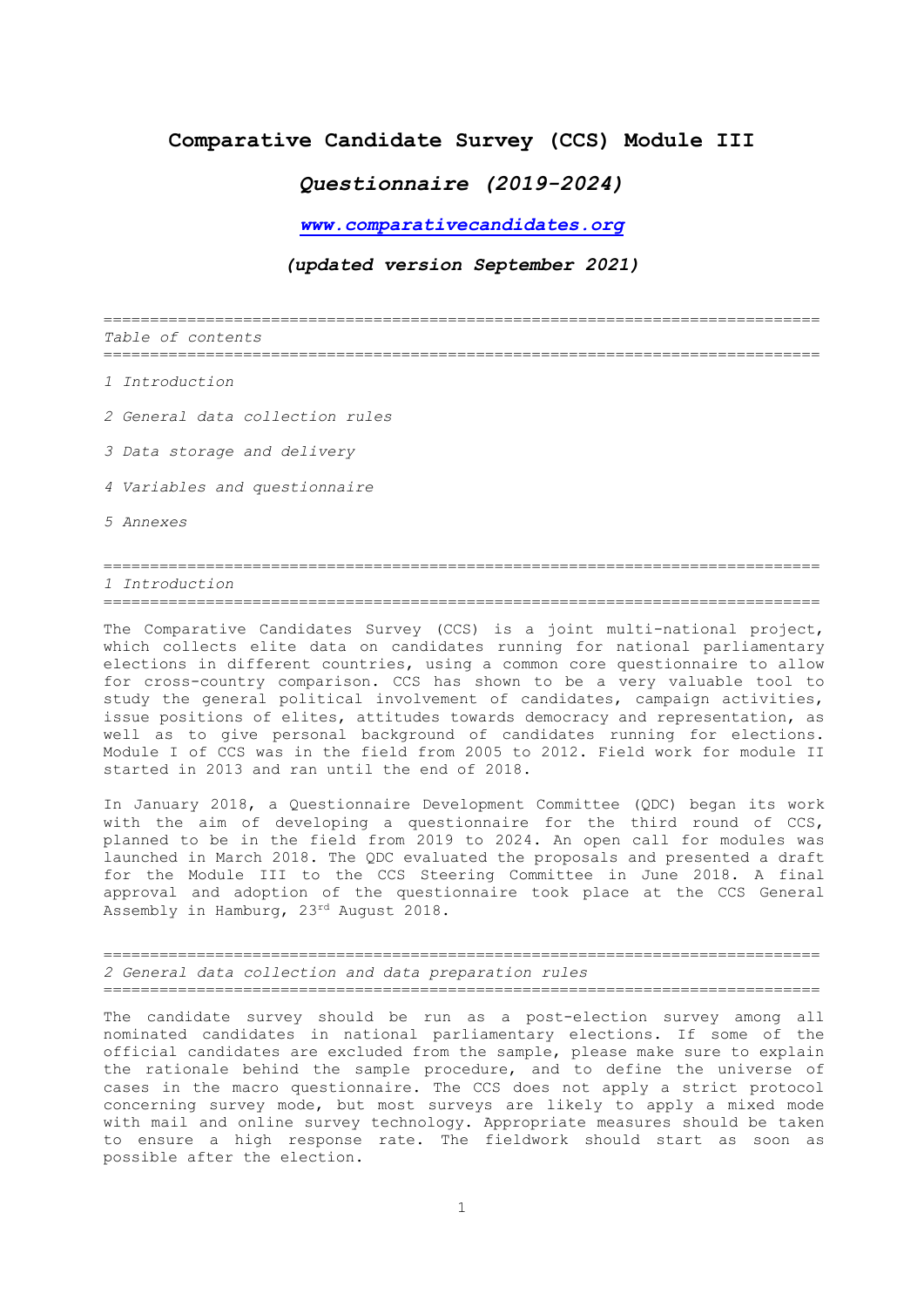Participating country teams are asked to deliver a complete dataset including *all* variables from this questionnaire. All questions or variables that were not included in the original country-specific study need to be coded as either  $-1 = Q$  not asked" or  $-2 =$  not applicable" in the CCS III compatible version of the dataset. Moreover, the delivered dataset should not include any variables that do not figure in the CCS III questionnaire.

When coding/recoding variables, country teams need to make sure that they only use the codes given in this questionnaire. In cases in which original variables or scales do not (entirely) correspond to the CCS III format, the country teams need to recode these variables into CCS III format. In principle, there should not be any empty cells [or "."] in the delivered dataset. All missing cases need to be coded according to the reason why they are missing. Respondents who refused to answer a question should be coded differently ("-9 = no answer") from those who did not receive the question  $("-1 = Q not asked")$ . In cases in which a question was not asked because it did not make any sense in the country-specific context, the variable should be coded "-2 = not applicable" (e.g.,  $T7$  or  $C6$ ). The same coding should be applied ("-2 = not applicable") in cases in which respondents did not receive the question because they were filtered due to their answer in a preceding question (e.g., A3b\_1 to A3b\_3). The country teams are free to include all or only specific questions from parts A-E. However, the technical variables (part T) are mandatory and need to be in the delivered CCS III compatible dataset.

Potential country specific adaptions:

- Some information may be easily accessible from other sources in some countries (e.g., socio-demographic information, campaign expenditure etc.). In those cases, it makes sense to use this information rather than asking for it during the interview.
- In a few countries, elections take place for two chambers on the same day (e.g., in Switzerland), and candidates can run for different offices at the same time. In mixed systems, candidates run in a constituency and/or on a party list separately (e.g., in Germany). In all of these cases, an additional question should specify for which office a candidate is running if the data is not available otherwise.
- If a question includes response options that are not applicable to a country for legal or practical reasons (e.g., question B3 concerning nomination), non-applicable alternatives can be excluded. In these cases, country teams shall notify the CCS Steering Committee prior to data collection and provide a clear motivation to the exclusion of response categories.

It is important to inform candidates that their answers will be used for scientific research only, and that no data with individual answers will be published.

============================================================================= *3 Data storage and delivery* =============================================================================

The data will be stored at and made available through the Data and Research Information for the Social Sciences (DARISS), located at the Swiss Centre of Expertise in the Social Sciences (FORS) in Lausanne (www.forscenter.ch). All researchers downloading the data will need to agree to:

- not distribute the data to anyone (each data user has to sign a separate data agreement),
- not publish results that allow identifying individual respondents,
- use the data for academic research only and not for any commercial use.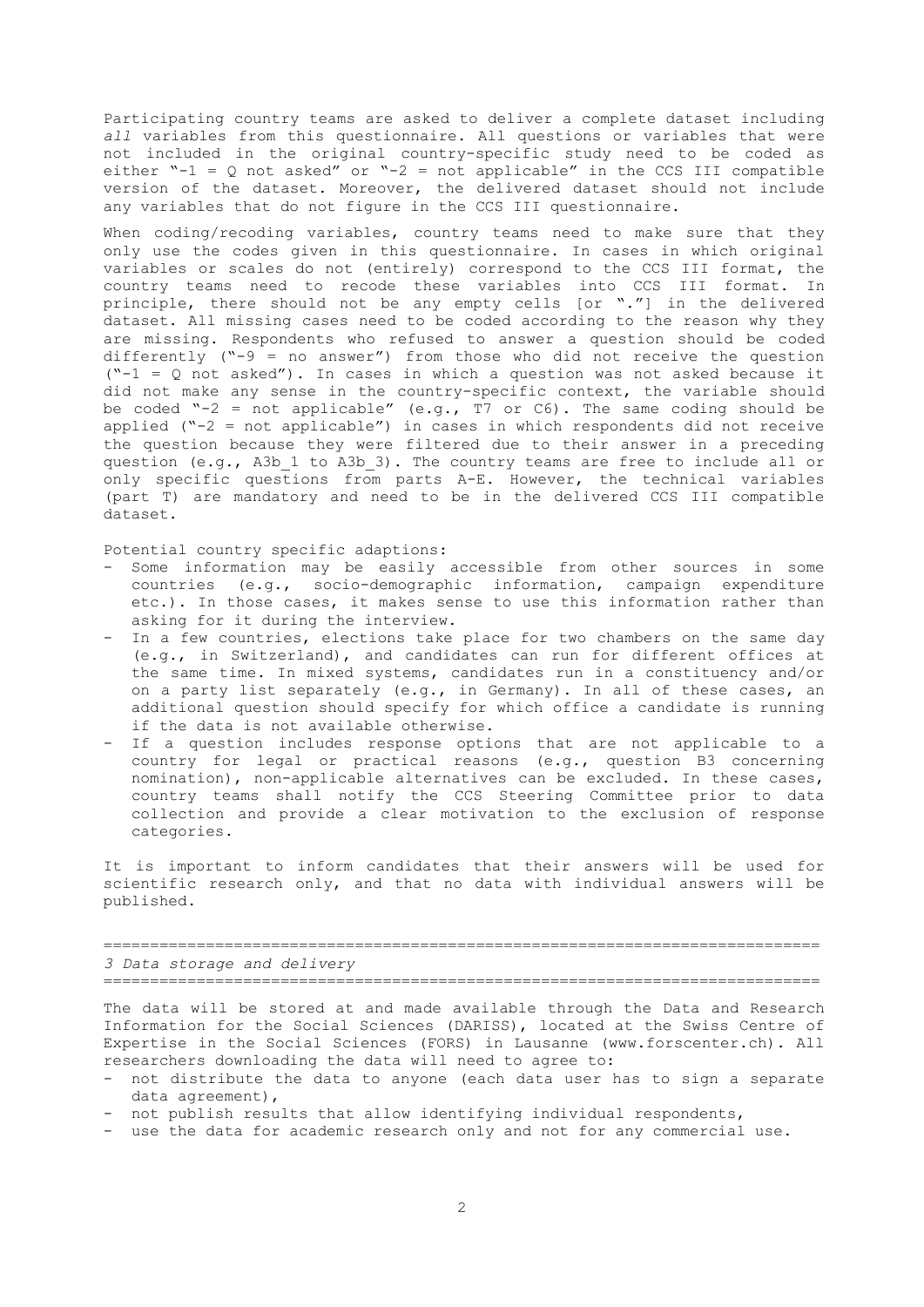Delivery of data should be handled in a timely manner and the data delivery has to include the following components:

- Data meta-information in English (including fieldwork description, response rates etc.; see separate document for specification)
- Original questionnaires
- Recoded data in English
- Macro level report (same as CSES)

For the Annexes, please use the same classifications as in CSES whenever possible. The following Annexes should be provided by the country teams:

A\_T6 Constituency and Constituency ID A\_T9 Party list codes, similar to A\_A1 A<sup>-</sup>A1 Party coding scheme A\_A4 Election years, last four elections A\_E5 Educational categories

DARISS will make the data available to researchers as an integrated comparative data file. The updates will take place at least once a year. The comparative data file will be available to all researchers without further embargo and with all variables included in the original data file. It is essential that the country data files also include a constituency code to allow the merging of micro-data and constituency data.

============================================================================= *4 Variables and questionnaire* =============================================================================

Some questions are marked as OPTIONAL. Country teams may or may not include those questions depending on whether they make sense in their respective countries and if questionnaire space allows it.

Key: {Categories to be coded, not shown in questionnaire} [Notes for question]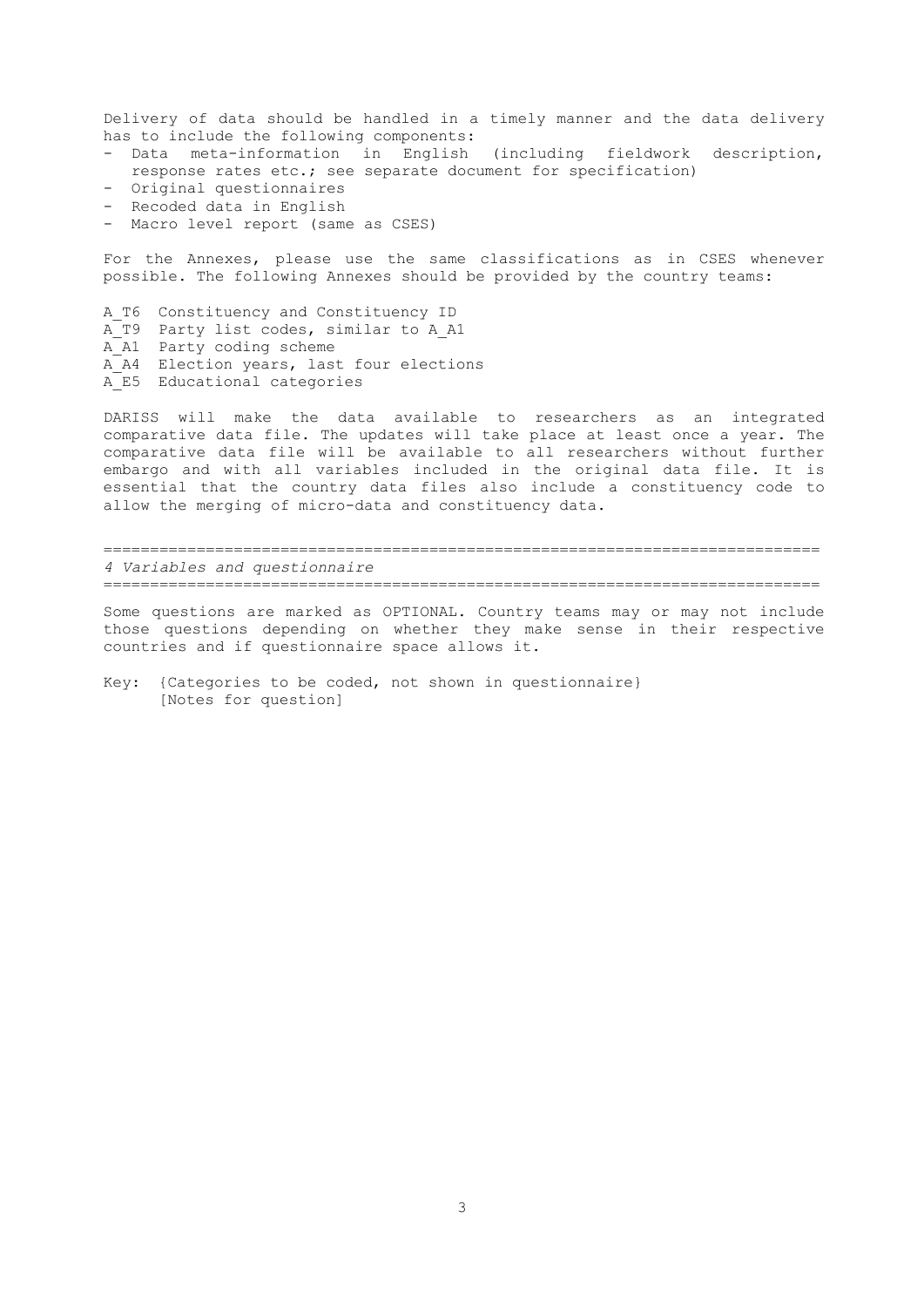\*\*\*\*\*\*\*\*\*\*\*\*\*\*\*\*\*\*\*\*\*\*\*\*\*\*\*\*\*\*\*\*\*\*\*\*\*\*\*\*\*\*\*\*\*\*\*\*\*\*\*\*\*\*\*\*\*\*\*\*\*\*\*\*\*\*\*\*\*\*\*\*\*\*\*\* Part T - Administrative/technical variables \*\*\*\*\*\*\*\*\*\*\*\*\*\*\*\*\*\*\*\*\*\*\*\*\*\*\*\*\*\*\*\*\*\*\*\*\*\*\*\*\*\*\*\*\*\*\*\*\*\*\*\*\*\*\*\*\*\*\*\*\*\*\*\*\*\*\*\*\*\*\*\*\*\*\*\*

- *T1. Study ID* [this variable is coded centrally in a way that it can be matched with CSES data: CCS collaborators do not need to provide this variable]
- *T2. Respondent ID* [4 digits, e.g., 0938]
- *T3. Year of election* [4 digits, e.g., 2013]

*T4a. Start of fieldwork, day* [2 digits, e.g., 05]

- *T4b. Start of fieldwork, month* [2 digits, e.g., 01]
- *T4c. Start of fieldwork, year* [4 digits, e.g., 2018]
- *T5. Duration of fieldwork* in days [3 digits: # days]
- *T6. R's constituency ID* [6 digits, according to national specific coding scheme, add to Annex A T6]
- *T7. Office candidate is running for* [NOTE: only if more than one office, e.g., upper and lower house].  $1 =$  lower house,  $2 =$  upper house,  $3 =$ upper and lower house,  $-2$  = not applicable
- *T8. Type of candidate in mixed-member systems* [NOTE: mixed-member systems only].  $1 =$  constituency candidate,  $2 =$  list candidate,  $3 =$  constituency and list candidate,  $-2$  = not applicable
- *T9. Party list code* (if not asked in A1, Annex similar to A\_A1) [3 digits] [NOTE: T9 should be based on an official data source, whereas A1 (see below) is the question that is asked in the questionnaire.]
- *T10. Candidates' list position for electoral systems with party lists (*open or closed ballots, describe significance in macro-questionnaire) [3 digits] or  $\{-1 = Q \text{ not asked}\}\$ ,  $\{-2 = \text{not applicable}\}\$
- *T11. Did the candidate get elected?* [0 = no, 1 = yes]
- *T12. Candidate preference votes (if relevant for electoral success and available)* # preference votes or {-1 = Q not asked}, {-2 = not applicable}
- *T13. Survey mode of interview* [1=mail; 2=online; 3=face to face; 4=telephone; 5=mixed mode]
- *T14. Weight 1* [if available] or {-2 = not applicable}
- *T15. Weight 2* [if available] or {-2 = not applicable}
- *T16. Weight 3* [if available] or {-2 = not applicable}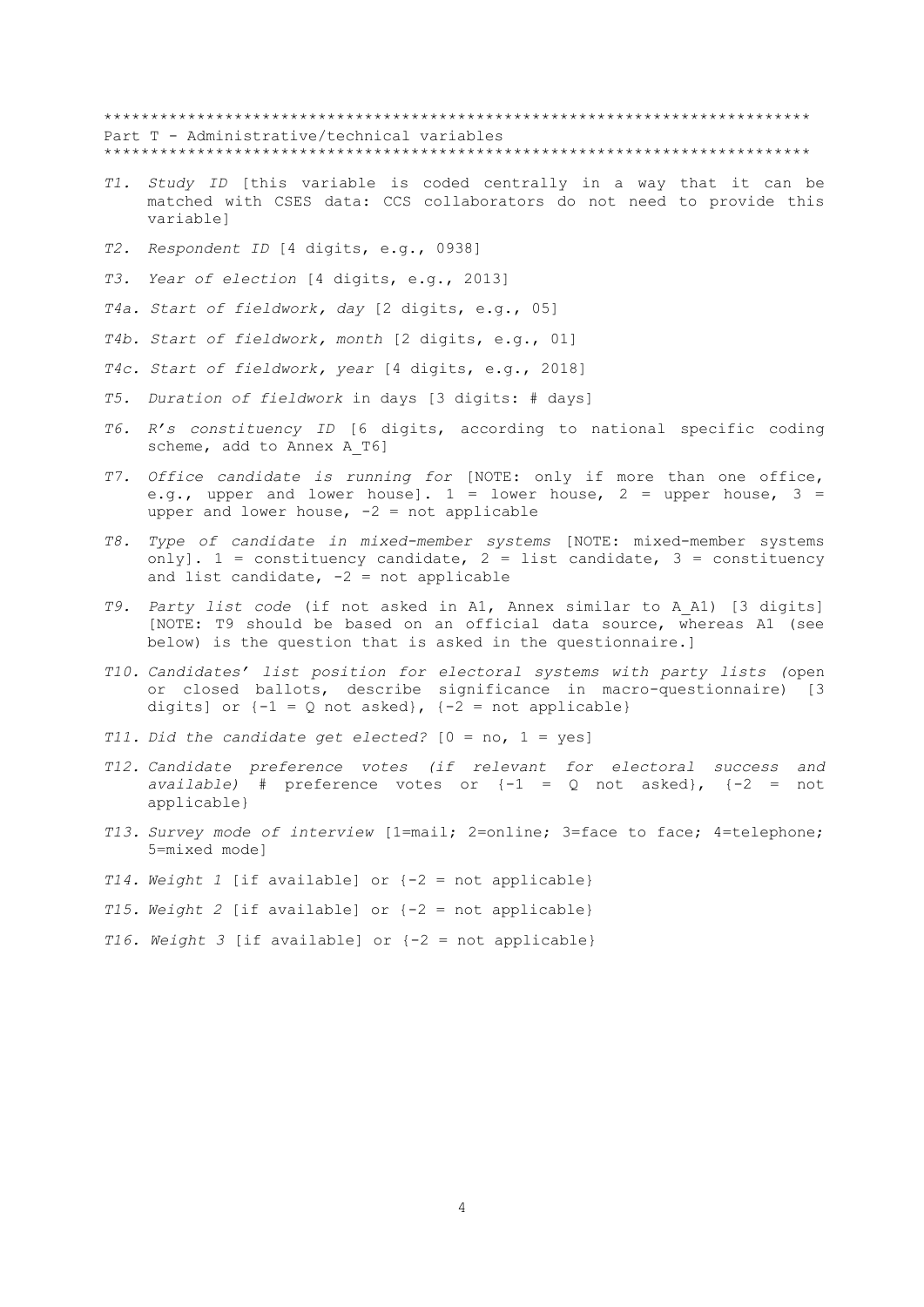\*\*\*\*\*\*\*\*\*\*\*\*\*\*\*\*\*\*\*\*\*\*\*\*\*\*\*\*\*\*\*\*\*\*\*\*\*\*\*\*\*\*\*\*\*\*\*\*\*\*\*\*\*\*\*\*\*\*\*\*\*\*\*\*\*\*\*\*\*\*\*\*\*\*\*\* Part A – Political Background and Activities \*\*\*\*\*\*\*\*\*\*\*\*\*\*\*\*\*\*\*\*\*\*\*\*\*\*\*\*\*\*\*\*\*\*\*\*\*\*\*\*\*\*\*\*\*\*\*\*\*\*\*\*\*\*\*\*\*\*\*\*\*\*\*\*\*\*\*\*\*\*\*\*\*\*\*\*

*A1. What party did you stand for in this election?*

[NOTE: National party codes as provided in Annex A\_A1. A1 should be a question in the questionnaire, whereas T9 (see above) is based on an official data source.]

 $1 =$  party  $1$ …  $19 =$  party 19  $20 =$  other party  $97 = no$  party  ${-9}$  = no answer}

 ${-1}$  = Q not asked}

*A2. In what year did you become a member of this party?*

 $0000 =$  Never, I am not member of this party [year, 4 digits]  ${-9}$  = no answer}  $\{-1 = Q \text{ not asked}\}$ 

#### *A3a. Did you stand for other parties in previous elections?*

[NOTE: A3a and A3b OPTIONAL, only in countries with frequent party switching]  $1 = yes$  $2 = no$  ${-9}$  = no answer}  $\{-1 = Q \text{ not asked}\}$ *A3b. If so: which party or parties before your current party did you stand for?*  [NOTE: national party codes as provided in Annex A\_A1] *A3b\_1. First party mentioned A3b\_2. Second party mentioned A3b\_3. Third party mentioned*  $1 =$  party  $1$ …  $19 =$  party  $19$ 20 = other party  ${-9}$  = no answer}  ${-2 = not applicable [2 in A3a]}$  ${-1}$  = Q not asked}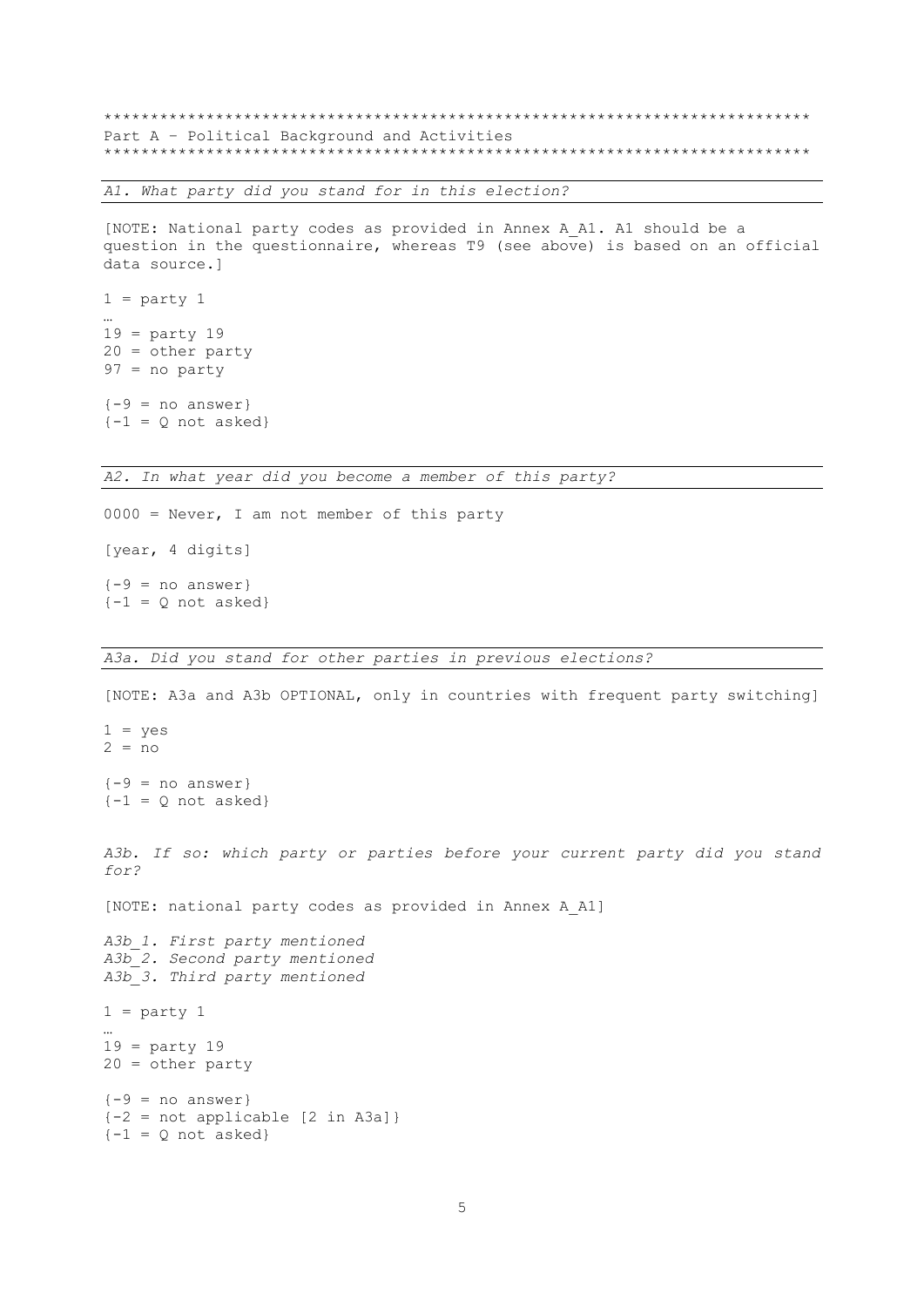*A4. In which years have you stood as a candidate for the [national parliament, lower house if two chambers] and have you been elected in those years? (Tick as many as apply.)*  [NOTE: candidate and elected 3 previous elections and earlier, election years provided in A\_A4] *A4a1. Candidate in election [year 1] A4a2. Candidate in election [year 2] A4a3. Candidate in election [year 3] A4a4. Candidate in election before year 3 [year 4]*  $1 = ves$  $2 = no$  ${-9}$  = no answer}  $\{-1 = Q \text{ not asked}\}$ *A4b1. Elected in election [year 1] A4b2. Elected in election [year 2] A4b3. Elected in election [year 3] A4b4. Elected in election before year 3 [year 4]*  $1 = ves$  $2 = no$  ${-9}$  = no answer}  ${-2 = not applicable [2 in A4a]}$  $\{-1 = Q \text{ not asked}\}$ 

*A5. Are you a member and involved in any of the organisations or associations listed below?*

[NOTE: This question should be in a table format where answers are given for each of the organisations. Additional organisations may be added by respondents and specified in the open answers A5\_7 and A5\_8. For the sake of comparability, it is highly recommended that the open answers are post-coded in English, and that the codes are listed in the study documentation. Response categories should be displayed on top of the table (member-not member, variables A5a1-A5a8).

*A5a1. Member Trade Union A5a2. Member Business Association A5a3. Member Religious Association (e.g., city mission, presbytery) A5a4. Member Environmental Association A5a5. Member Human and Civil Rights Association A5a6. Member Sports club A5a7. Member Other 1,* please specify: [open answer] *A5a8. Member Other 2,* please specify: [open answer]  $1 = member$ 2 = not member  ${-9}$  = no answer}  $\{-1 = Q \text{ not asked}\}$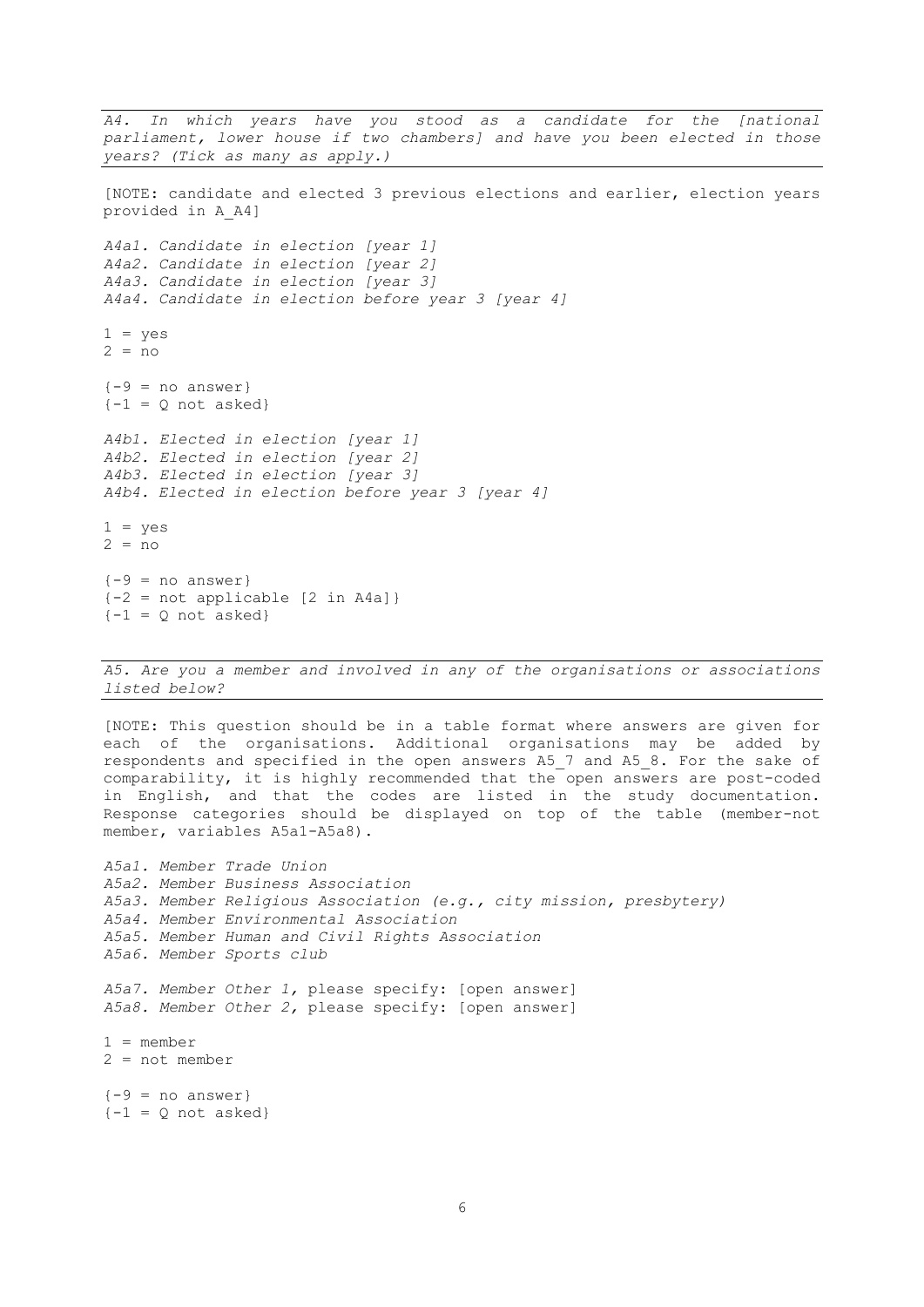*A6. Regarding your political experience, have you ever…* 

[NOTE: The terminology and levels of different public offices may need to be adapted according to country context, response categories apply for all variables.]

```
A6a. Worked as unpaid party/campaign volunteer
A6b. Worked as paid party/campaign worker or MP employee
A6c. Held local or regional party office
A6d. Held national party office
A6e. Been elected or appointed as mayor
A6f. Been Member of local government
A6g. Been Member of local parliament
A6h. Been Member of regional government
A6i. Been Member of regional parliament
A6j. Been Member of European parliament
1 = yes2 = no{-9} = no answer}
{-2} = not applicable}
\{-1 = Q \text{ not asked}\}
```
*A7a1.Do you live in your constituency?*

```
[NOTE: Only to ask if living in constituency is not mandatory]
1 = yes2 = no{-9} = no answer}
{-2 = not applicable [diving in constituency is mandatory]}\{-1 = 0 \text{ not asked}\}A7a2. If yes: since what year have you been living there?
[year, 4 digits]
{-9} = no answer}
{-2 = not applicable [2 in A7a1]}\{-1 = Q \text{ not asked}\}
```
*A8. Outside of the election campaign, about how many hours, if any, do you usually devote to party activities in an average week?* 

 $0 = no time$  $1 = 1-5$  hours  $2 = 6 - 10$  hours  $3 = 11 - 20$  hours  $4 = 21 - 30 hours$  $5 = 31 - 40$  hours  $6 = Over 40 hours$  ${-9}$  = no answer}  $\{-1 = Q \text{ not asked}\}$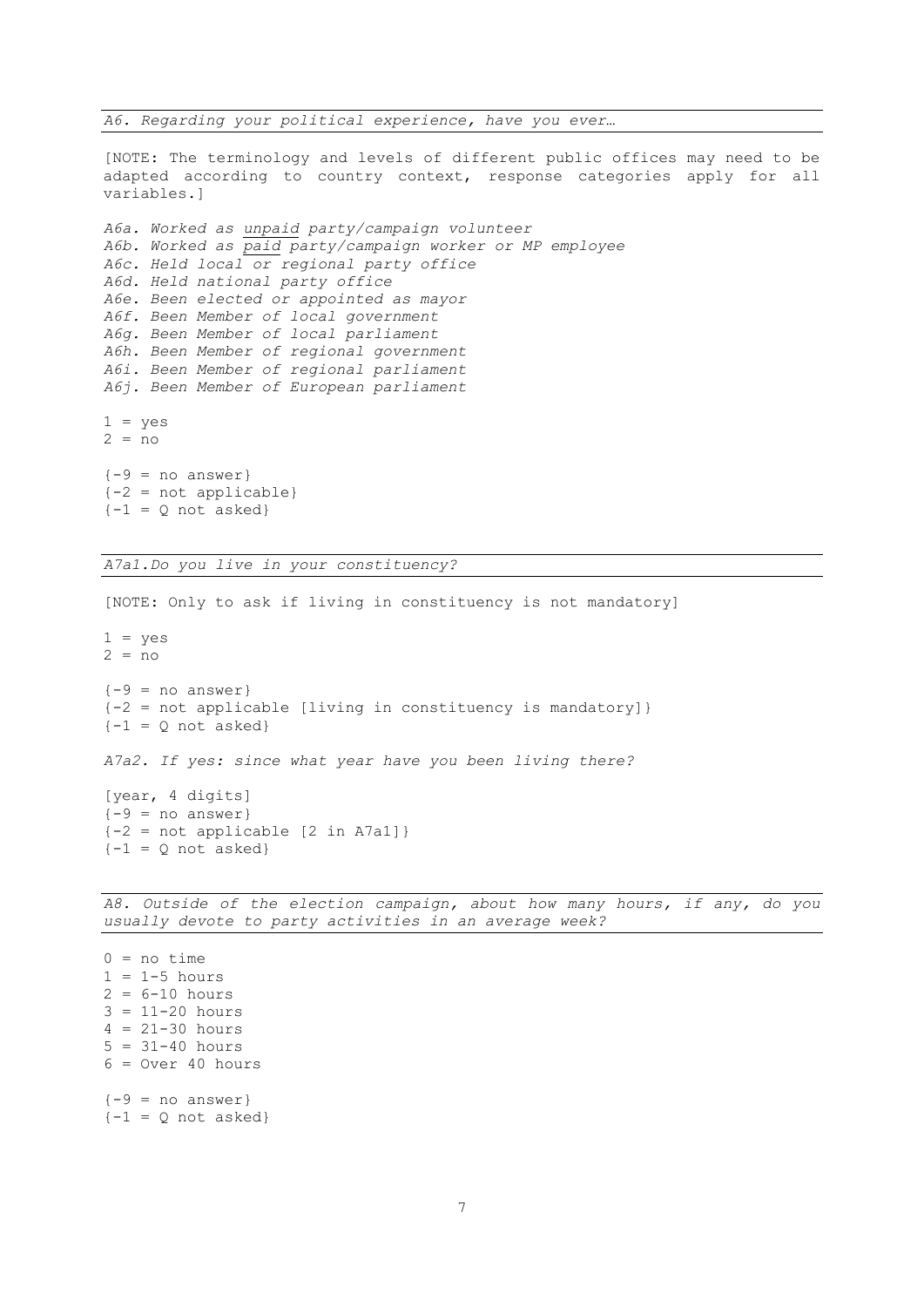\*\*\*\*\*\*\*\*\*\*\*\*\*\*\*\*\*\*\*\*\*\*\*\*\*\*\*\*\*\*\*\*\*\*\*\*\*\*\*\*\*\*\*\*\*\*\*\*\*\*\*\*\*\*\*\*\*\*\*\*\*\*\*\*\*\*\*\*\*\*\*\*\*\*\*\* Part B – Campaigning \*\*\*\*\*\*\*\*\*\*\*\*\*\*\*\*\*\*\*\*\*\*\*\*\*\*\*\*\*\*\*\*\*\*\*\*\*\*\*\*\*\*\*\*\*\*\*\*\*\*\*\*\*\*\*\*\*\*\*\*\*\*\*\*\*\*\*\*\*\*\*\*\*\*\*\*

*B1. Did any persons or groups particularly encourage you for presenting your candidacy, or was this decision the result of your personal initiative only?*

 $1 = yes, I was encouraged$ 2 = no, it was my own initiative only  ${-9}$  = no answer}  $\{-1 = Q \text{ not asked}\}$ 

*B2. Was your recent nomination contested?*

 $1 = yes$  $2 = no$  ${-9}$  = no answer}  $\{-1 = Q \text{ not asked}\}$ *B2a. If yes, how contested was your nomination?* 1 = Very little contested 2 = Moderately contested 3 = Very much contested  ${-9}$  = no answer}  ${-2 = not applicable [2 in B2]}$  ${-1}$  = Q not asked}

*B3a. At what level was the decision of your nomination made? (Tick one box only.)*

```
1 = at constituency level
2 = at regional/state/provincial level
3 = at national level
4 = at other level
{-9} = no answer}
\{-1 = Q \text{ not asked}\}
```
*B3b. Who was the most influential in deciding on your candidacy nomination? (Tick one box only.)*

```
1 = voters at large
2 = voters of my party
3 = members of my party
4 = a party delegate conference
5 = party leadership
{-9} = no answer}
\{-1 = Q \text{ not asked}\}
```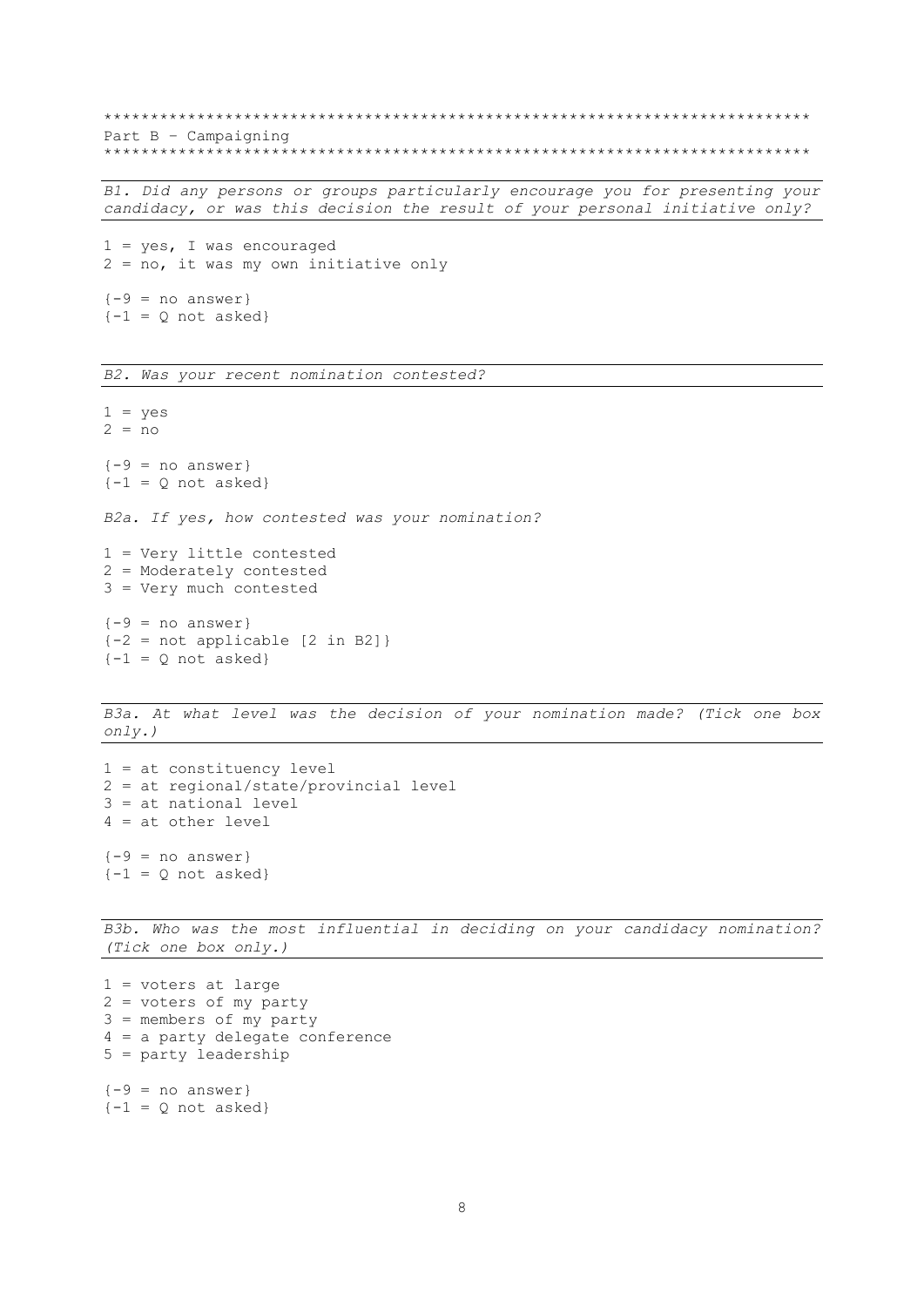*B4. Were any of the following activities part of your campaign? And if yes, how important were they?*

[NOTE: Table format. Response categories for each of the following activities, add a line between "no" and importance scale. Additional activities may be added by countries and specified in the country specific categories B4q a and B4q b. If additional activities are included, they shall be mentioned in the study documentation and translated into English.]

*B4a. Door-knocking, canvassing B4b. Distributing party campaign material B4c. Calling up voters on the phone B4d. Visiting businesses and social organisations B4e. Meetings with party elites/members and/or party groups B4f. Media activities (interviews, press releases) B4g. Public speeches and rallies B4h. Direct mailing B4i. Personal ads (newspapers, radio spots, TV, movie houses) B4j. Personal flyers, posters or other campaign material (give-aways) B4k. Personal web site or blog B4l. Mailing list to inform supporters and voters about the campaign B4m. Facebook B4m\_1 If used, please type your username/handle:* [open answer] [NOTE: B4m\_1 OPTIONAL] *B4n. SMS or other short message services (e.g., WhatsApp, Viber) B4o. YouTube channels B4p. Twitter B4p\_1 If used, please type your username/handle:* [open answer] [NOTE: B4p\_1 OPTIONAL] *B4q\_a Other* [country specific category] *B4q\_b Other* [country specific category]  $0 = no$ , not used ------------------------ Used and, 1 = little important 2 = somewhat important 3 = very important 4 = most important  ${-9}$  = no answer}  ${-1} = 0$  not asked}

*B5. Politicians hold different views on using social media like Facebook or Twitter in electoral campaigns. What do you think of the following statements? (Tick one box in each row.)*

[NOTE: Add country-specific social media outlet to the question if relevant. Apply response categories for each of the following statements.]

- *B5a. Many candidates use social media during campaigns simply because competitors do so as well.*
- *B5b. Candidate activities on social media are often picked up by traditional media.*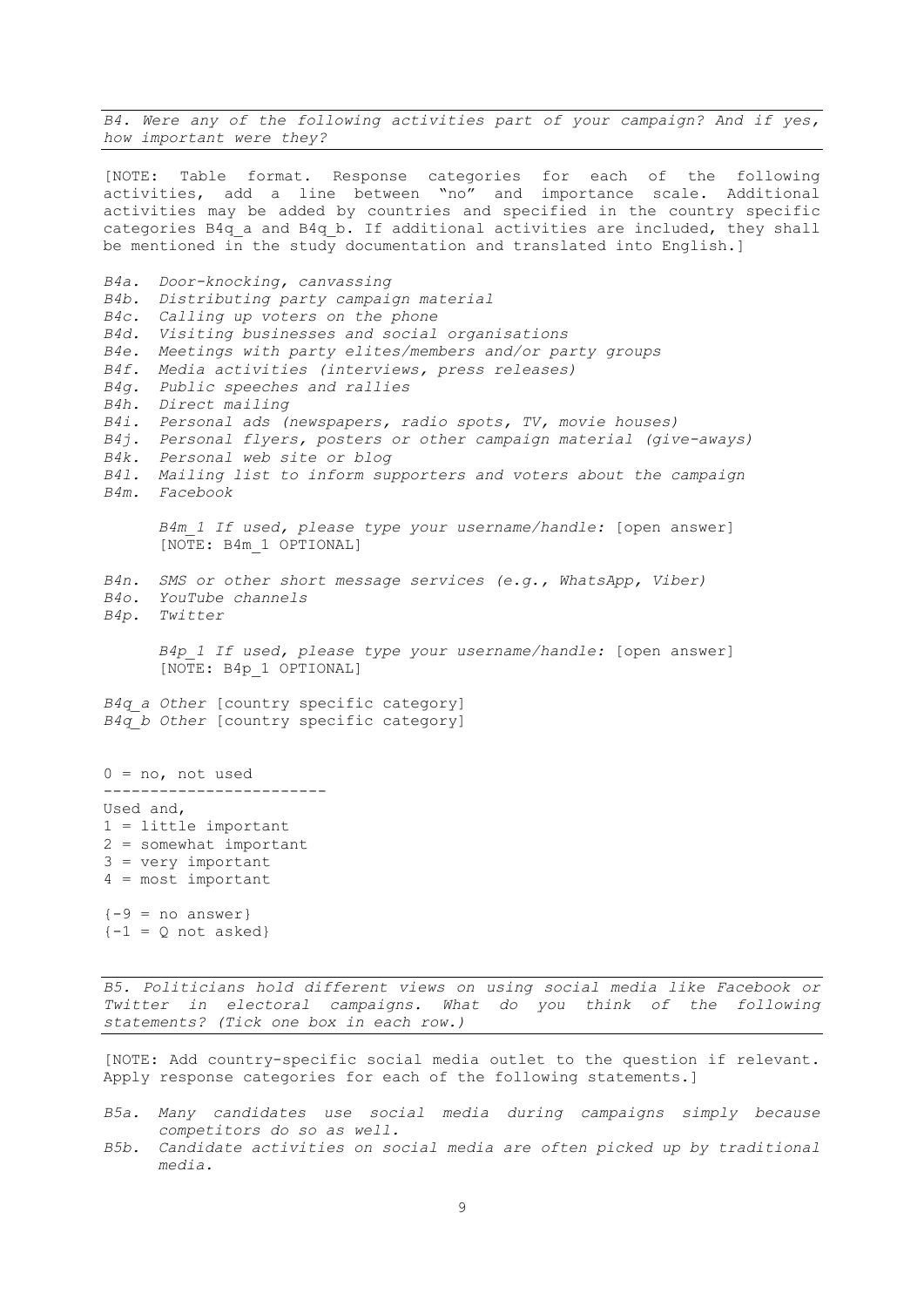- *B5c. Candidate activities on social media are useful to convince voters.*
- *B5d. Using social media in campaigns is problematic due to data protection issues and possibilities of manipulation.*
- *B5e. Social media is a direct way to learn what citizens are concerned about.*
- *B5f. Social media is useful to attract attention to relevant campaign issues.*
- *B5g. Campaigning on social media is too much work for too little effect.*
- *B5h. Candidates' personal views on politics can be very easily communicated in social media.*

1 = strongly disagree 2 = disagree

- 3 = neither agree nor disagree
- $4 = \text{agree}$
- 5 = strongly agree

 ${-9}$  = no answer}  $\{-1 = Q \text{ not asked}\}$ 

*B6. What was your primary aim during the campaign? Where would you place yourself on a scale from 0 to 10, where 0 means "to attract as much attention as possible for me as a candidate" and 10 means "to attract as much attention as possible for my party"? (Tick just one box.)*

 $0 = 0$  attention for candidate … 10 = 10 attention for party  ${-9 = no answer}$  $\{-1 = Q \text{ not asked}\}$ 

### *B7. Did you raise any local issues during your campaign?*

```
1 = yes2 = no{-9} = no answer}
\{-1 = Q \text{ not asked}\}
```
*B7a. If yes, what were the most important ones (max. three)?*

[NOTE: For the sake of comparability, it is highly recommended that the open answers are post-coded according to the coding scheme of the Comparative Agendas Project (CAP): see Annex A B7/C1 for more information.]

```
B7a_1 [open answer]
B7a_2 [open answer]
B7a_3 [open answer]
{-9 = no answer}{-2 = not applicable [2 in B7]}{-1} = Q not asked}
```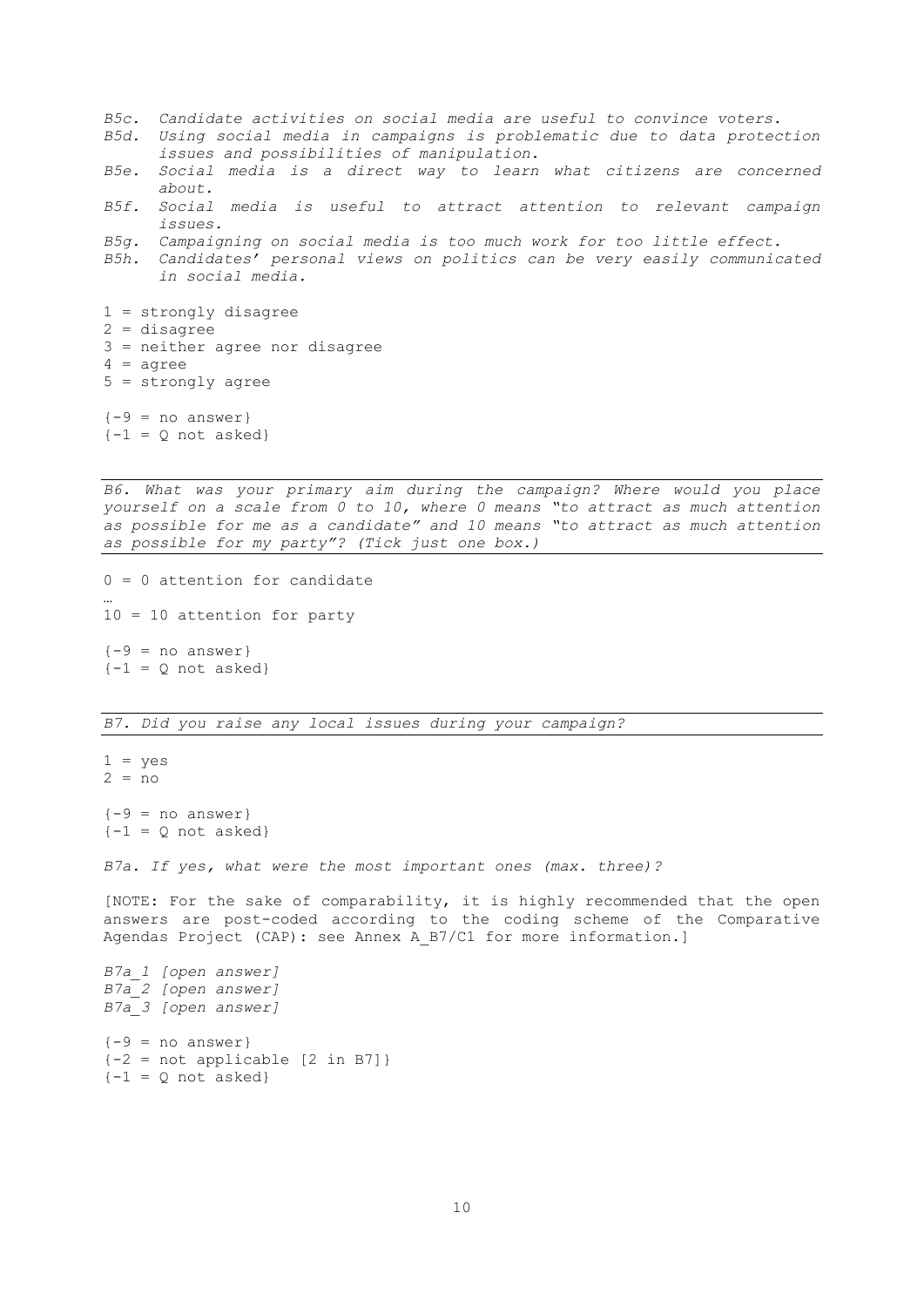*B8. How strongly did you emphasise each of the following in your campaign? (Tick one box in each row.)* 

[NOTE: Response categories for each of the following activities] *B8a. Issues specific to your campaign B8b. Providing services and practical help to people in the constituency B8c. Advocating the policy demands of the voters in the constituency B8d. Taking care of the socio-economic well-being of the constituency B8e. Openness to the voters in the constituency and communicating with them extensively B8f. Your personal characteristics and circumstances B8g. Particular items on the party platform B8h. Your party's record during the term*  $1 = not at all$  $2 = not much$ 3 = somewhat  $4 = much$ 5 = very much

 ${-9}$  = no answer}  $\{-1 = Q \text{ not asked}\}$ 

*B9. How strongly did you criticize each of the following aspects of other parties and candidates in your campaign? (Tick one box in each row.)* 

[NOTE: Response categories for each of the following activities]

*B9a. Particular items on the platform of other parties B9b. Other parties' records during the term B9c. Issues specific to the personal campaign of other candidates B9d. Personal characteristics and circumstances of other candidates*  $1 = not at all$  $2 = not much$ 3 = somewhat  $4 = much$ 5 = very much

 ${-9}$  = no answer}  $\{-1 = Q \text{ not asked}\}$ 

*B10. How many people worked for you in your campaign?*

[NOTE: For online surveys, please prompt the respondent if the sum of B10b and B10c does not correspond to the value of B10a]

*B10a. Total: [3 digits] B10b. Of which staff paid by your personal campaign: [3 digits] B10c. Of which volunteers: [3 digits]*

 ${-9}$  = no answer}  $\{-1 = Q \text{ not asked}\}$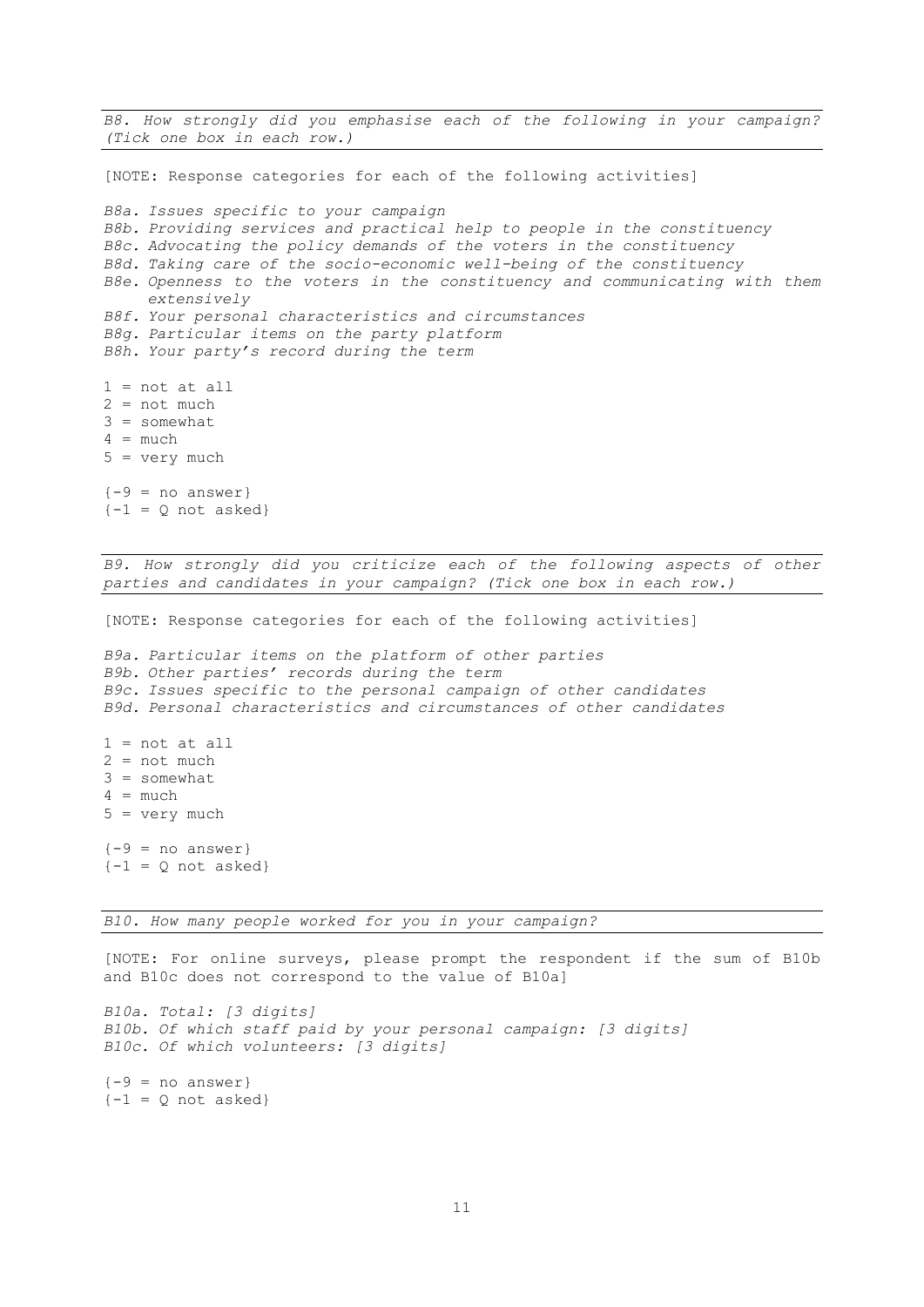$1 = yes$  $2 = no$  ${-9}$  = no answer}  $\{-1 = Q \text{ not asked}\}$ 

*B12. How much money did you spend for your campaign in [local currency] (including party funds, donations, and private funds)?* 

[6 digits] [local currency]  ${-9}$  = no answer}  $\{-1 = Q \text{ not asked}\}$ 

[NOTE: If the country's currency is not Euro, the country teams are asked to provide, in a separate variable B12b, the answers in B12 (Campaign funds) recoded into  $\epsilon$ , converted according to exchange rate at Election Day]

[6 digits,  $[in \in ]$ ]

 ${-9}$  = no answer}  $\{-1 = Q \text{ not asked}\}$  ${-2}$  = not applicable/the country's currency is Euro}

*B13. What portion of that sum came from the party, from donations, and from your own private funds (Total = 100%)?* 

[NOTE: Please ask for integer values only. For online surveys, please prompt the respondent if the sum of B13a to B13c does not correspond to 100%]

```
B13a. party funds approx. [3 digits] % 
B13b. donations approx. [3 digits] %
B13c. private funds approx. [3 digits] %
```

```
{-9} = no answer}
\{-1 = Q \text{ not asked}\}{-2 = not applicable [0 money spent in B12]}
```
*B14. Did members of national party leadership visit your constituency during the campaign?* 

[OPTIONAL question for countries where visits of national party leadership are common] *0 = no 1 = yes, once 2 = yes, more than once*

 ${-9}$  = no answer}  $\{-1 = Q \text{ not asked}\}$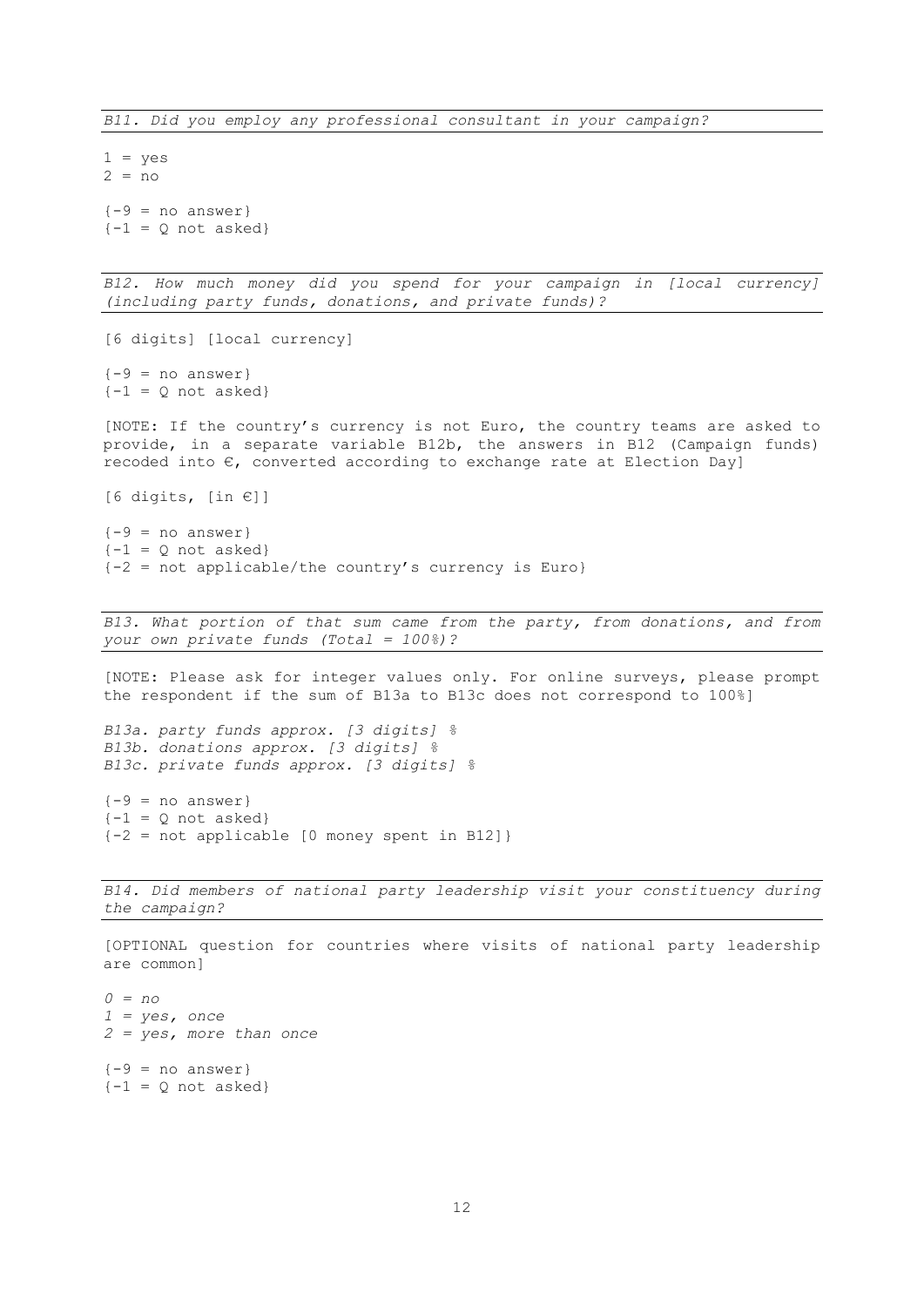*B15. In the beginning of the campaign, how did you evaluate your chances to win a mandate?*

 = I thought I could not win = I thought I could hardly win = I thought it was an open race = I thought I could hardly lose = I thought I could not lose  ${-9}$  = no answer}

 ${-1} = Q$  not asked}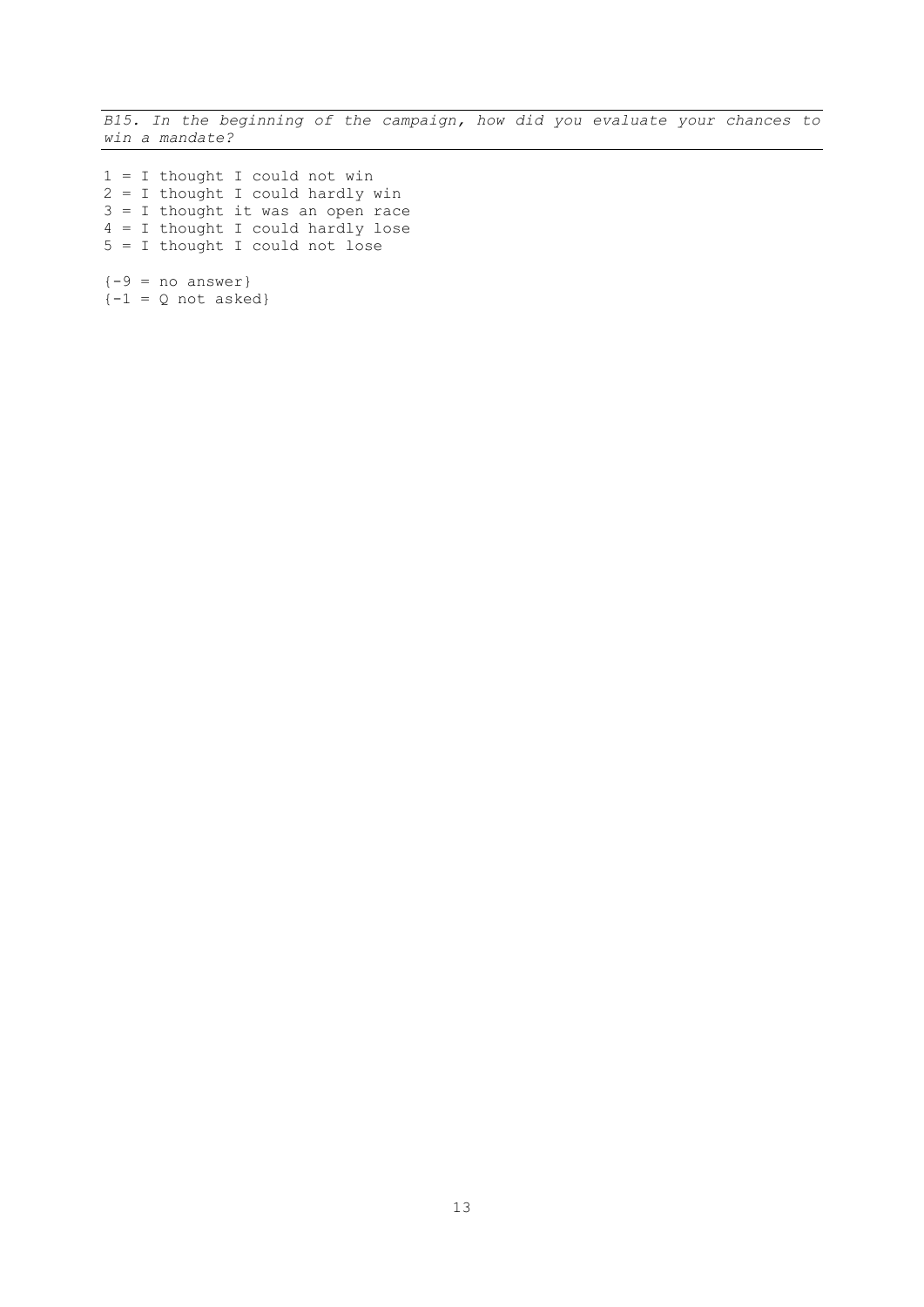\*\*\*\*\*\*\*\*\*\*\*\*\*\*\*\*\*\*\*\*\*\*\*\*\*\*\*\*\*\*\*\*\*\*\*\*\*\*\*\*\*\*\*\*\*\*\*\*\*\*\*\*\*\*\*\*\*\*\*\*\*\*\*\*\*\*\*\*\*\*\*\*\*\*\*\* Part C – Issues and policies \*\*\*\*\*\*\*\*\*\*\*\*\*\*\*\*\*\*\*\*\*\*\*\*\*\*\*\*\*\*\*\*\*\*\*\*\*\*\*\*\*\*\*\*\*\*\*\*\*\*\*\*\*\*\*\*\*\*\*\*\*\*\*\*\*\*\*\*\*\*\*\*\*\*\*\*

*C1. In your opinion, what are the two most important political problems facing [country] today? (Please write in)*

[NOTE: For the sake of comparability, it is highly recommended that the open answers are post-coded according to the coding scheme of the Comparative Agendas Project (CAP): see Annex A\_B7/C1 for more information.]

*C1a. The most important problem is [open answer] C1b. The second most important is [open answer]*

 ${-9}$  = no answer}  $\{-1 = Q \text{ not asked}\}$ 

*C2. People hold different views on political issues. What do you think of the following? (Tick one box in each row.)*

[NOTE: Response categories for each of the following issues]

- *C2a. Immigrants should be required to adapt to the customs of [country].*
- *C2b. Governments should abstain from intervening in the economy.*
- *C2c. Stronger measures should be taken to protect the environment.*
- *C2d. Same-sex marriages should be prohibited by law.*
- *C2e. Women should be given preferential treatment when applying for jobs and promotions.*
- *C2f. People who break the law should be given stiffer sentences.*
- *C2g. Providing a stable network of social security should be the prime goal of government.*
- *C2h. The government should take measures to reduce differences in income levels.*
- *C2i. Immigrants are good for [country's] economy.*
- *C2j. Women should be free to decide on matters of abortion.*
- 1 = strongly disagree
- 2 = disagree
- 3 = neither agree nor disagree
- $4 = a$ gree
- 5 = strongly agree

 ${-9}$  = no answer}  $\{-1 = Q \text{ not asked}\}$ 

*C3. According to your opinion, which of the following characteristics fit better to a male or a female politician? (Tick one box in each row.)*

[NOTE: Response categories for each of the following issues]

*C3a. Ambitious C3b. Consensus-building C3c. Assertive C3d. Compassionate*  $1 = male$ 

 $2 = 2$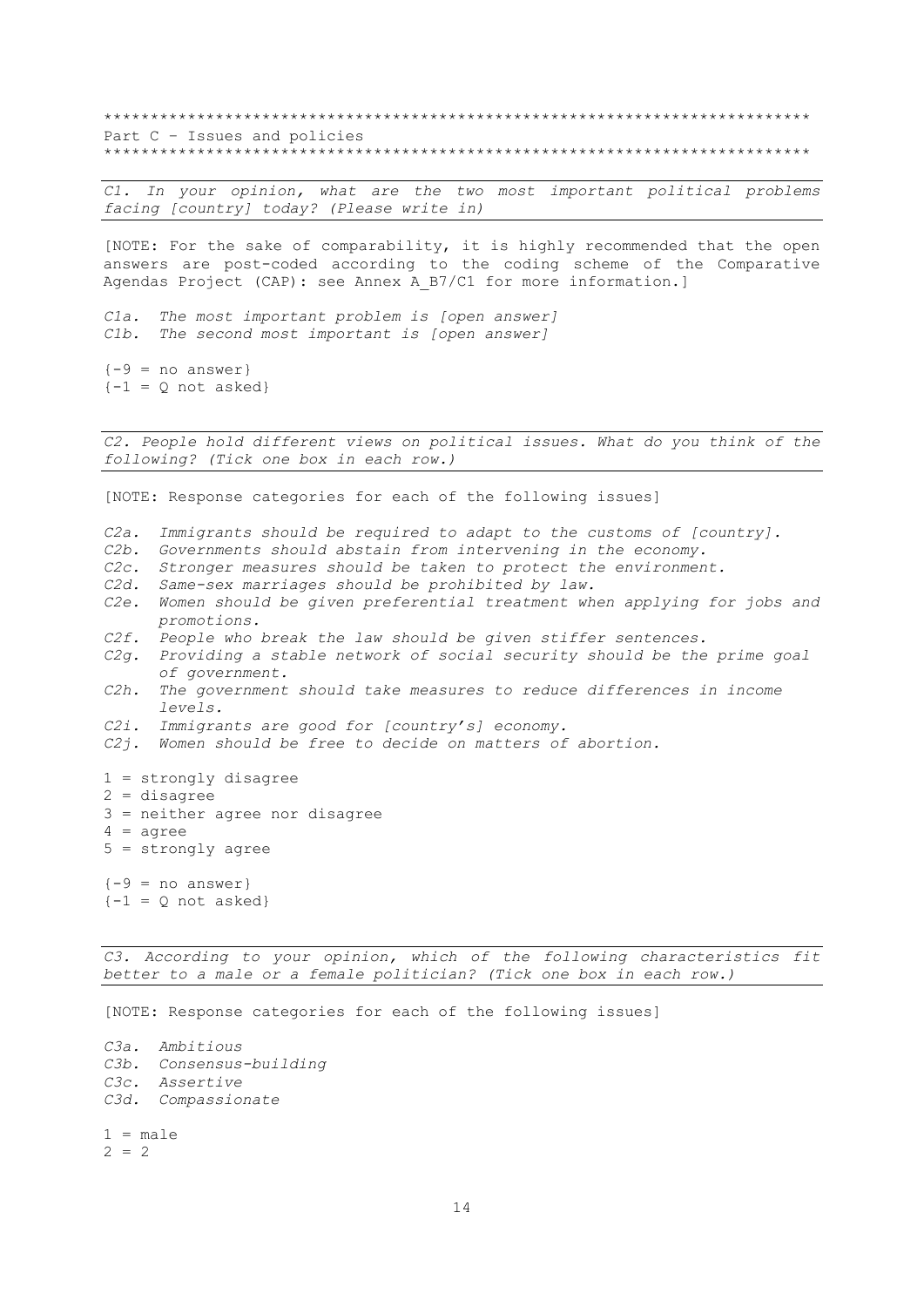```
3 = 34 = equally male and female
5 = 56 = 67 = female
{-9} = no answer}
{-1} = 0 not asked}
```
*C4. According to your opinion, which of the following policy fields fit better to a male or a female politician? (Tick one box in each row.)*

[NOTE: Response categories for each of the following issues]

```
C4a. Defence and security policy
C4b. Economic policy 
C4c. Social welfare policy
C4d. Immigration and asylum policy
C4e. Gender equality policy
1 = male2 = 23 = 34 = equally male and female
```

```
5 = 56 = 67 = female
{-9} = no answer}
\{-1 = Q \text{ not asked}\}
```
*C5a. In politics, people sometimes talk about the 'left' and the 'right'.*  Where would you place your own views on a scale from 0 to 10, where 0 means *the most left and 10 means the most right? (Tick just one box.)*

```
0 = \text{left}1 = 1…
10 = right{-9} = no answer}
\{-1 = Q \text{ not asked}\}
```
*C5b. Using the same scale, where would you place your party? (Tick just one box.)*

[NOTE: Questions C5b and C5c refer to the national party. Depending on the country context, country teams may need to add clarifying instructions or revise the question. If so, the changes should be mentioned in the study documentation.]

 $0 = \text{left}$  $1 = 1$ …  $10 = right$  ${-9 = no answer}$  ${-1}$  = Q not asked}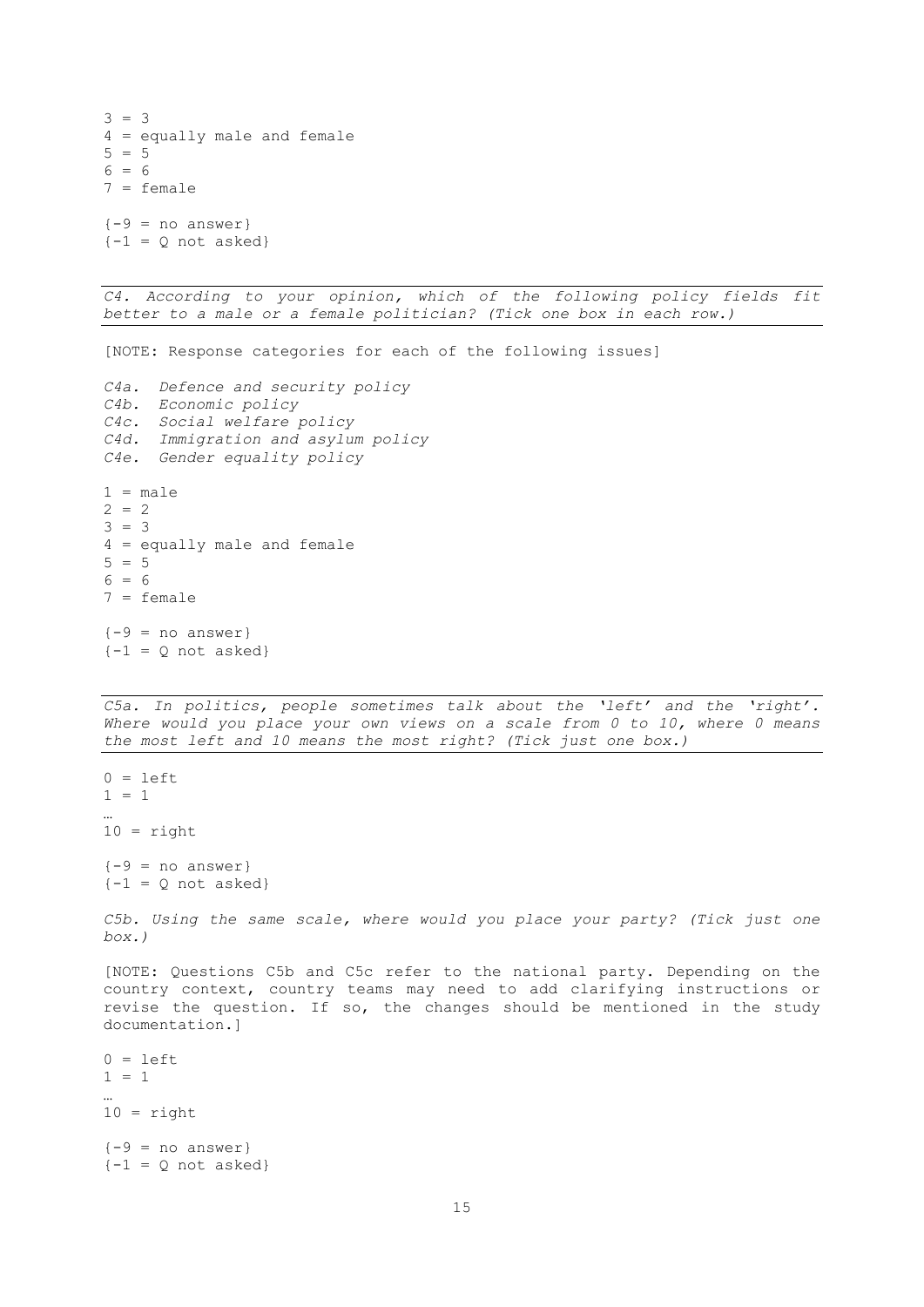*C5c. Using the same scale again, where would you place your party's voters?*  $0 = \text{left}$  $1 = 1$ …  $10 =$  right  ${-9}$  = no answer}  ${-1}$  = Q not asked}

*C6. Generally speaking, do you think that [country's] membership of the European Union is a good thing, a bad thing, or neither good nor bad? (Tick one box only.)* 

[NOTE: Questions C6-C7 are only for EU member countries]

 $1 = a$  good thing  $2 = a$  bad thing 3 = neither  ${-9}$  = no answer}  ${-2}$  = not applicable [country not member of the EU]}  $\{-1 = 0 \text{ not asked}\}$ 

*C7. Some say European unification should be pushed further. Others say it already has gone too far. What is your opinion? (Tick one box only.)* 

[NOTE: Questions C6-C7 are only for EU member countries] 0 = has already gone too far  $1 = 1$ …  $9 = 9$ 10 = should be pushed further  ${-9}$  = no answer} {-2 = not applicable [country not member of the EU]}  $\{-1 = Q \text{ not asked}\}$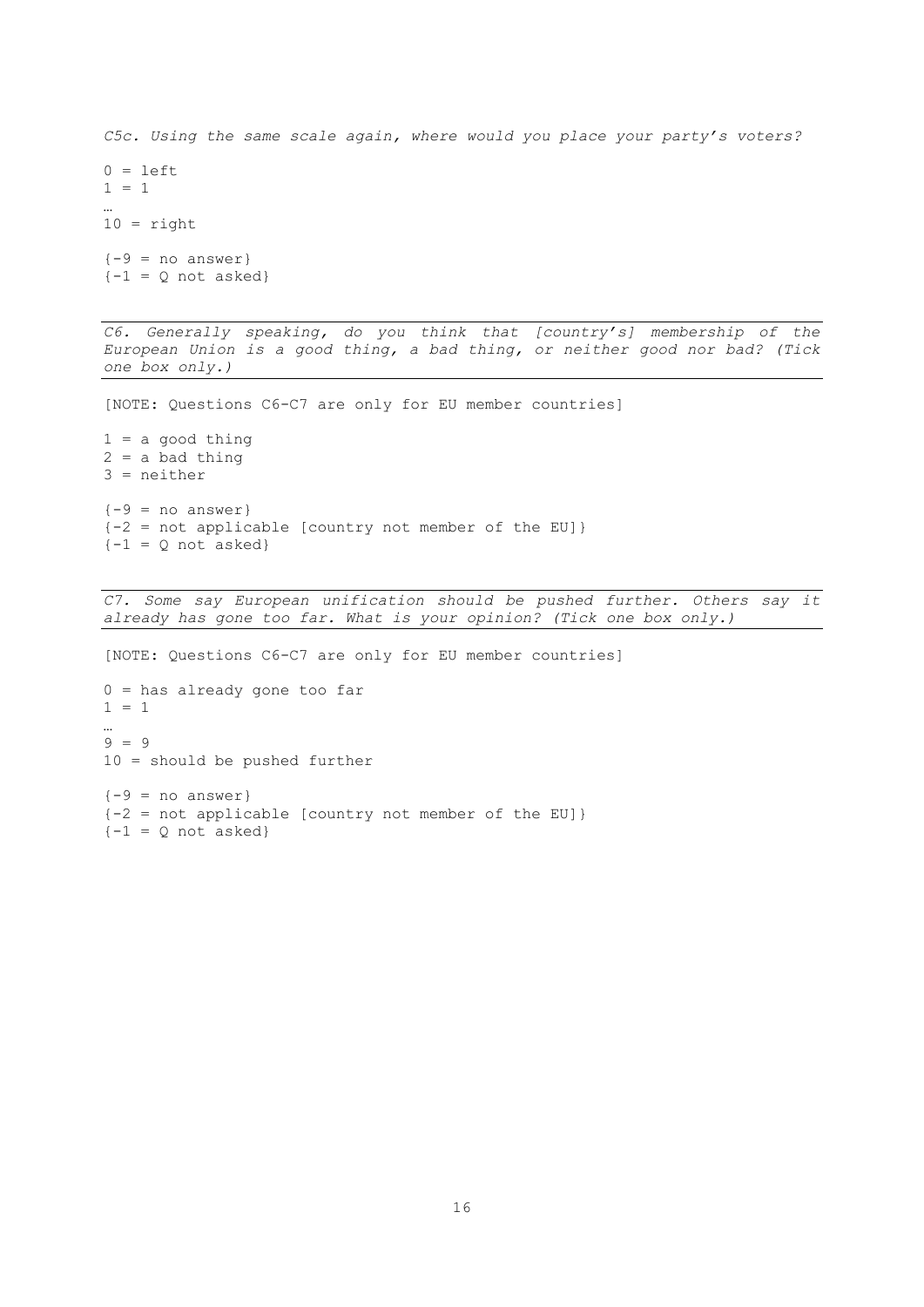\*\*\*\*\*\*\*\*\*\*\*\*\*\*\*\*\*\*\*\*\*\*\*\*\*\*\*\*\*\*\*\*\*\*\*\*\*\*\*\*\*\*\*\*\*\*\*\*\*\*\*\*\*\*\*\*\*\*\*\*\*\*\*\*\*\*\*\*\*\*\*\*\*\*\*\* Part D – Democracy and Representation \*\*\*\*\*\*\*\*\*\*\*\*\*\*\*\*\*\*\*\*\*\*\*\*\*\*\*\*\*\*\*\*\*\*\*\*\*\*\*\*\*\*\*\*\*\*\*\*\*\*\*\*\*\*\*\*\*\*\*\*\*\*\*\*\*\*\*\*\*\*\*\*\*\*\*\*

*D1. On the whole are you very satisfied, fairly satisfied, not very satisfied or not at all satisfied with the way democracy works in [country]?*

1 = very satisfied 2 = fairly satisfied 3 = not very satisfied 4 = not at all satisfied

```
{-9} = no answer}
\{-1 = 0 \text{ not asked}\}
```
*D2. All in all, are you very satisfied, fairly satisfied, not very satisfied or not at all satisfied with the way democracy works in the European Union?* 

1 = very satisfied 2 = fairly satisfied 3 = not very satisfied 4 = not at all satisfied

 ${-9}$  = no answer} {-2 = not applicable [country not member of the EU]}  ${-1}$  = Q not asked}

*D3. Thinking about how elections in [country] work in practice, how well do you think they ensure that the views of MPs accurately reflect the views of voters?*

```
[NOTE: OPTIONAL question] 
1 = not well at all2 = not very well 
3 = fairly well 
4 = very well
```
 ${-9}$  = no answer}  $\{-1 = Q \text{ not asked}\}$ 

D4. There are different opinions about whom an elected member of parliament *should primarily represent. What is your opinion? (Please rank all of the options in decreasing importance. You can do this by marking the most preferred as 1, the second most as 2, and so on – up to the number of 5)*

```
D4a. Own voters in the constituency 
D4b. All citizens in the constituency 
D4c. The party electorate at large 
D4d. Members of a specific social group (e.g., young or elderly people)
D4e. The [country] citizenry 
{-9} = no answer}
\{-1 = Q \text{ not asked}\}
```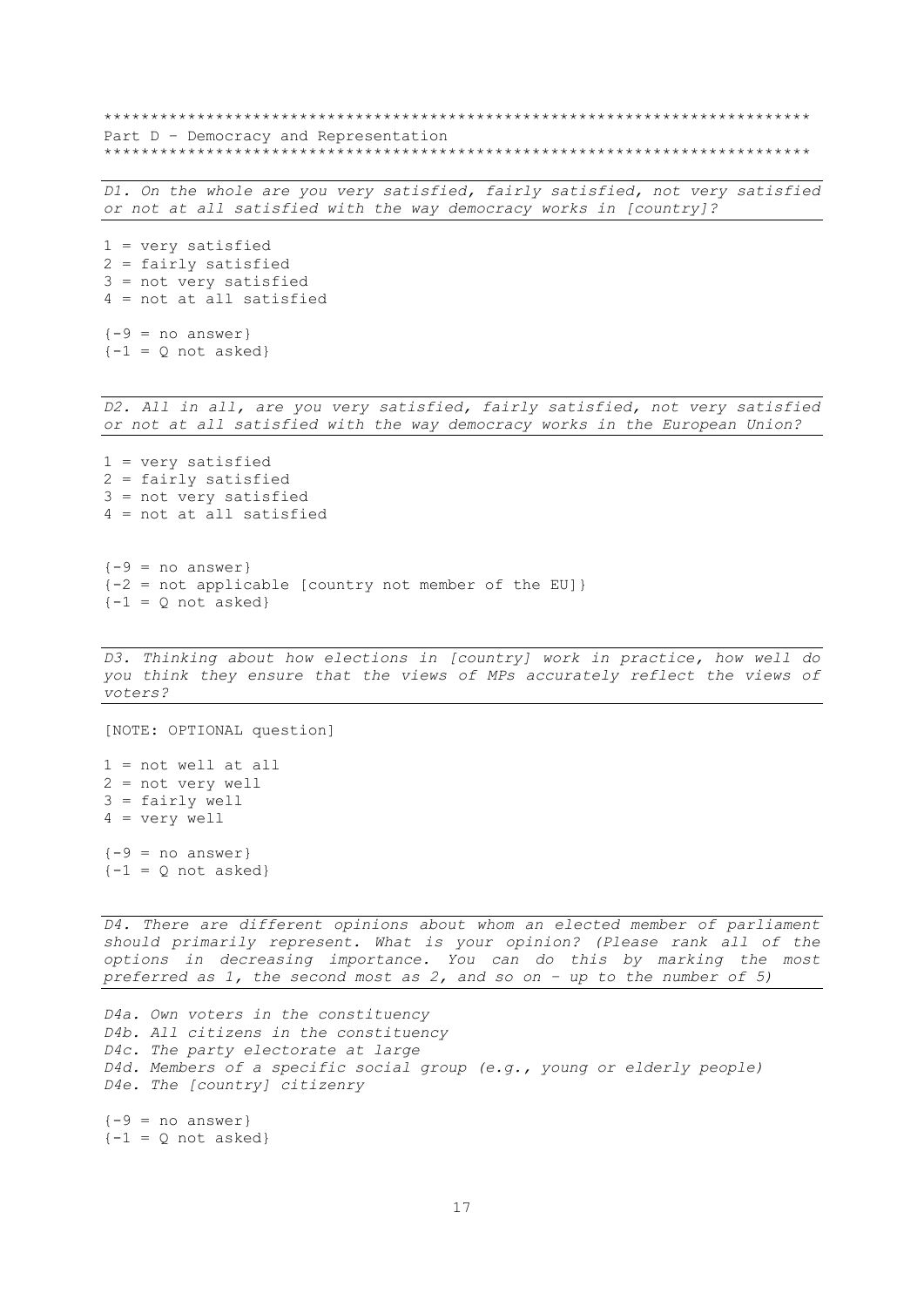*D5. How should a Member of Parliament vote in parliament? (Tick one box in each row.)*

*D5a. If the voters in his/her constituency have one opinion and his/her party takes a different opinion,* 

 $1 = MP$  should vote according to his/her party's opinion  $2 = MP$  should vote according to his/her voters' opinion

*D5b. If his/her own opinion on an issue does not correspond with the opinion of the voters in his/her constituency?*

1 = MP should vote according to his/her own opinion 2 = MP should vote according to his/her voters' opinion

*D5c. If his/her own opinion on an issue differs from the party's opinion?*

1 = MP should vote according to his/her own opinion  $2 = MP$  should vote according to  $his/her$  party's opinion

*D6. Do you agree or disagree with the following statements on democratic decision-making in [COUNTRY]? (Tick one box in each row.)* 

[NOTE: Response categories for each of the following statements]

- *D6a. Politicians should assume more responsibility for the wellbeing of future generations, even if it meant higher costs for taxpayers today.*
- *D6b. Political decision-making in [COUNTRY] pays sufficient attention to the long-term needs of the society.*
- *D6c. Voters' demands for short-term rewards make it difficult for politicians to make decisions for the long-term.*
- 1 = strongly disagree 2 = disagree 3 = neither agree nor disagree  $4 = aqree$ 5 = strongly agree  ${-9}$  = no answer}  $\{-1 = Q \text{ not asked}\}$

*D7. Do you agree or disagree with the following statements on democracy in [COUNTRY]? (Tick one box in each row.)* 

[NOTE: Response categories for each of the following statements]

*D7a. Citizens have ample opportunity to participate in political decisions.* 

*D7b. Legislation reflects the interests of the majority of citizens.*

*D7c. Political parties are the essential link between citizens and the state. D7d. Special interests have too much influence on law making.* 

- *D7e. Parliament, not voters, should make final decisions on law and policy.*
- *D7f. Citizens should be able to initiate a binding referendum.*
- *D7g. Referendums tend to be poorly thought out and make bad law.*
- *D7h. Our democracy is about to lose the trust of the citizens.*
- *D7i. What people call compromise in politics is really just selling out one's principles.*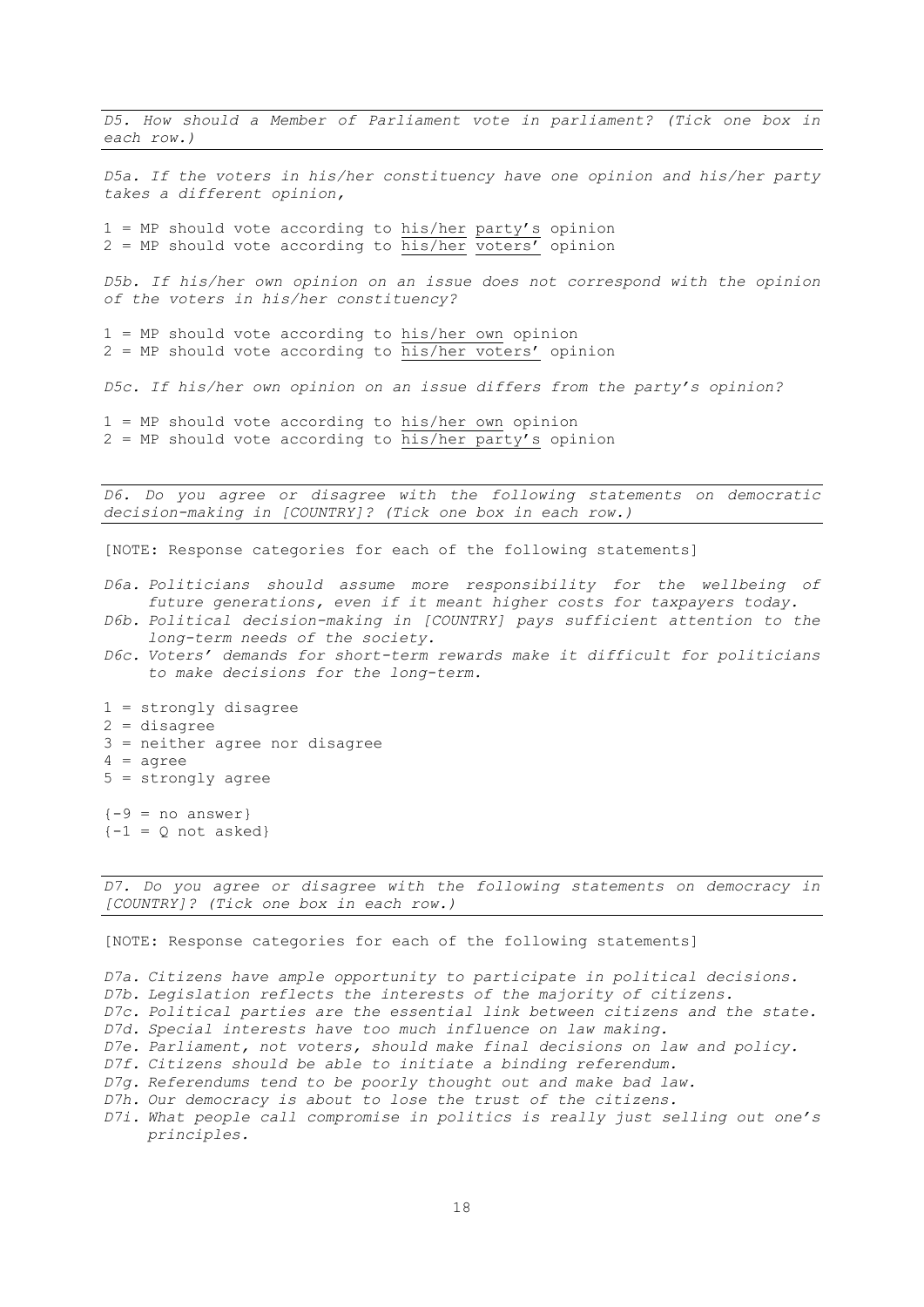- *D7j. The politicians in [Congress/parliament] need to follow the will of the people.*
- *D7k. The will of the majority should always prevail, even over the rights of minorities.*
- *D7l. Democracy may have many problems, but it is better than any other form of government.*
- 1 = strongly disagree 2 = disagree 3 = neither agree nor disagree 4 = agree 5 = strongly agree  ${-9}$  = no answer}
- ${-1}$  = Q not asked}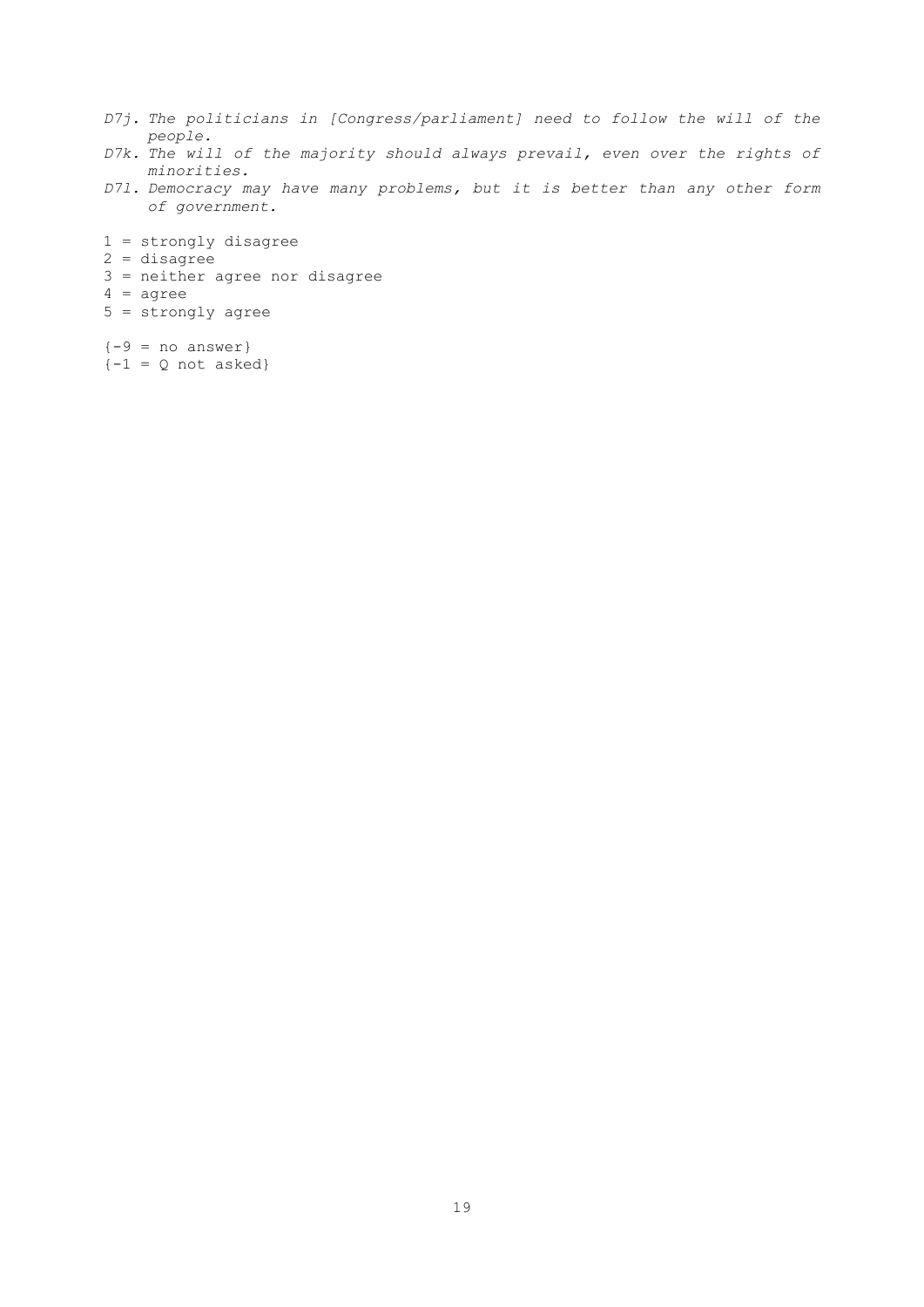\*\*\*\*\*\*\*\*\*\*\*\*\*\*\*\*\*\*\*\*\*\*\*\*\*\*\*\*\*\*\*\*\*\*\*\*\*\*\*\*\*\*\*\*\*\*\*\*\*\*\*\*\*\*\*\*\*\*\*\*\*\*\*\*\*\*\*\*\*\*\*\*\*\*\*\* Part E - Background and questions about yourself \*\*\*\*\*\*\*\*\*\*\*\*\*\*\*\*\*\*\*\*\*\*\*\*\*\*\*\*\*\*\*\*\*\*\*\*\*\*\*\*\*\*\*\*\*\*\*\*\*\*\*\*\*\*\*\*\*\*\*\*\*\*\*\*\*\*\*\*\*\*\*\*\*\*\*\*

#### *E1. Are you…?*

 $1 = male$ 2 = female  ${-9}$  = no answer}  $\{-1 = Q \text{ not asked}\}$ 

*E2. In what year were you born?*

*[four-digit code]*

 ${-9}$  = no answer}  $\{-1 = Q \text{ not asked}\}$ 

*E3. Did you have [country] citizenship when you were born?*

 $1 = ves$  $2 = no$  ${-9}$  = no answer}  $\{-1 = Q \text{ not asked}\}$ *E3a. If no: What citizenship did you have when you were born?* [NOTE: See Annex A\_E3 for country list] [country, four-digit code]  ${-9}$  = no answer}  $\{-1 = Q \text{ not asked}\}$ 

*E4. Do you live in a…?*

1 = rural area or village 2 = small or middle-sized town 3 = suburb of a large town or city 4 = large town or city  ${-9}$  = no answer}  ${-1}$  = Q not asked}

*E5. What is your highest level of education (completed)?*

[NOTE: The CCS uses CSES classification (based on ISCED 2011). Please recode national classification into CSES codes when possible, and provide the original classification and recoding into CSES classification in Annex A\_E5]

 $0 = none$ 1 = early childhood education 2 = primary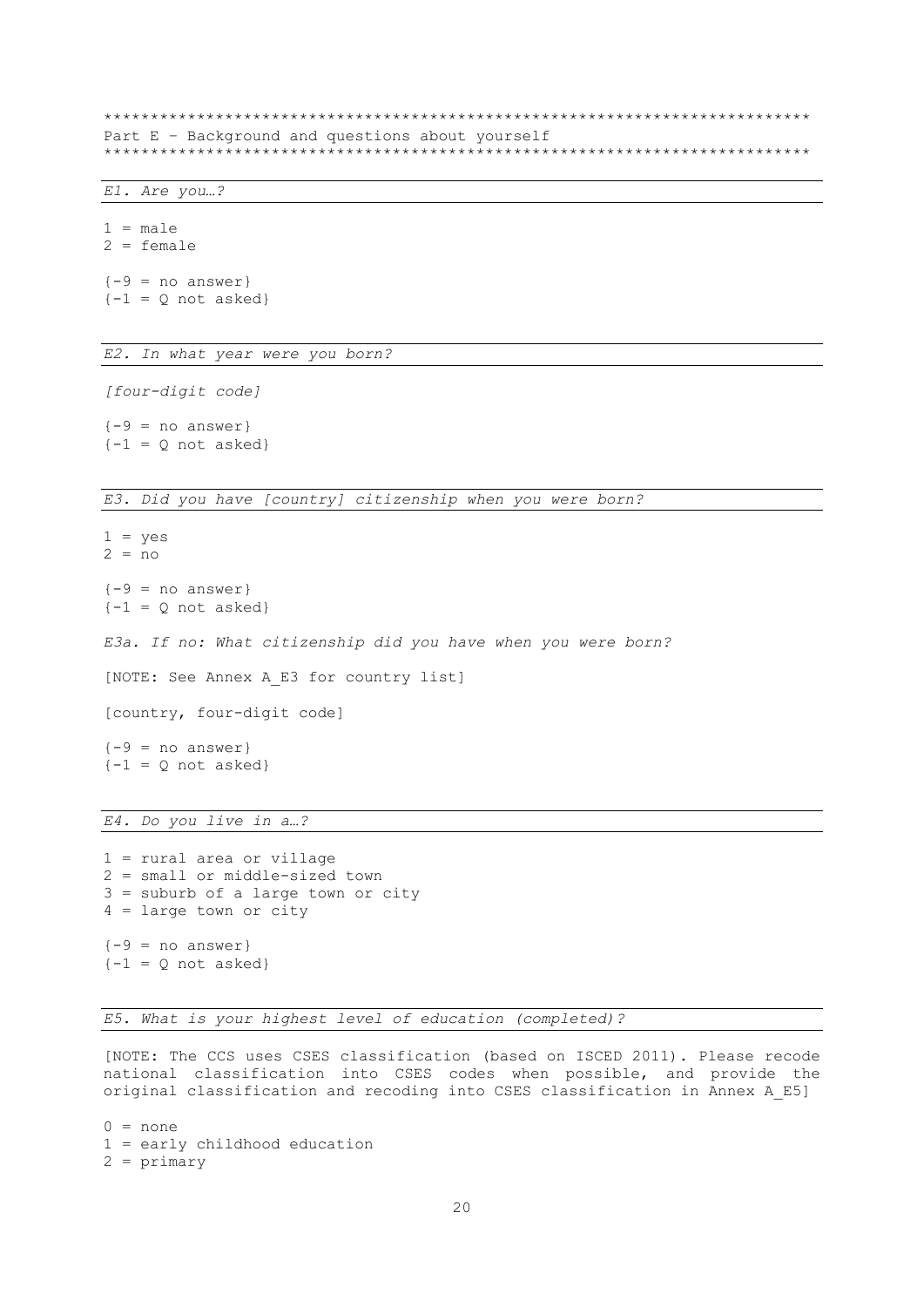```
3 = lower secondary
4 = upper secondary
5 = post-secondary non-tertiary
6 = short-cycle tertiary
7 = Bachelor or equivalent
8 = Master of equivalent
9 = Doctoral or equivalent
{-9} = no answer}
\{-1 = Q \text{ not asked}\}
```
*E6. What is your main employment status?*

```
1 = self-employed
2 = employed 32 hrs or more per week
3 = employed 15-32 hrs per week
4 = employed less than 15 hrs per week
5 = unemployed
6 = student, in school, vocational training, etc.
7 = retired
8 = MP
9 = other
E6 1 If other, please specify [open answer]
{-9} = no answer}
\{-1 = Q \text{ not asked}\}
```
*E7. What is your current [IF MEMBER OF PARLIAMENT AND/OR RETIRED: what was your former] occupation?*

[NOTE: For the sake of comparability, it is highly recommended that the answers are post-coded using the ISCO 08 four-digit code. If another classification is used, please list the codes in the study documentation.]

 ${-9}$  = no answer}  $\{-1 = Q \text{ not asked}\}$ 

*E8. Taking everything into account, at about what level is your family's standard of living? If you think of a scale from 1 to 7, where 1 means a poor family, 7 a rich family, and the other numbers are the positions in between, about where would you place your family?*

1 = poor family  $2 = 2$  $3 = 3$  $4 = 4$  $5 = 5$  $6 = 6$ 7 = rich family  ${-9}$  = no answer}  $\{-1 = Q \text{ not asked}\}$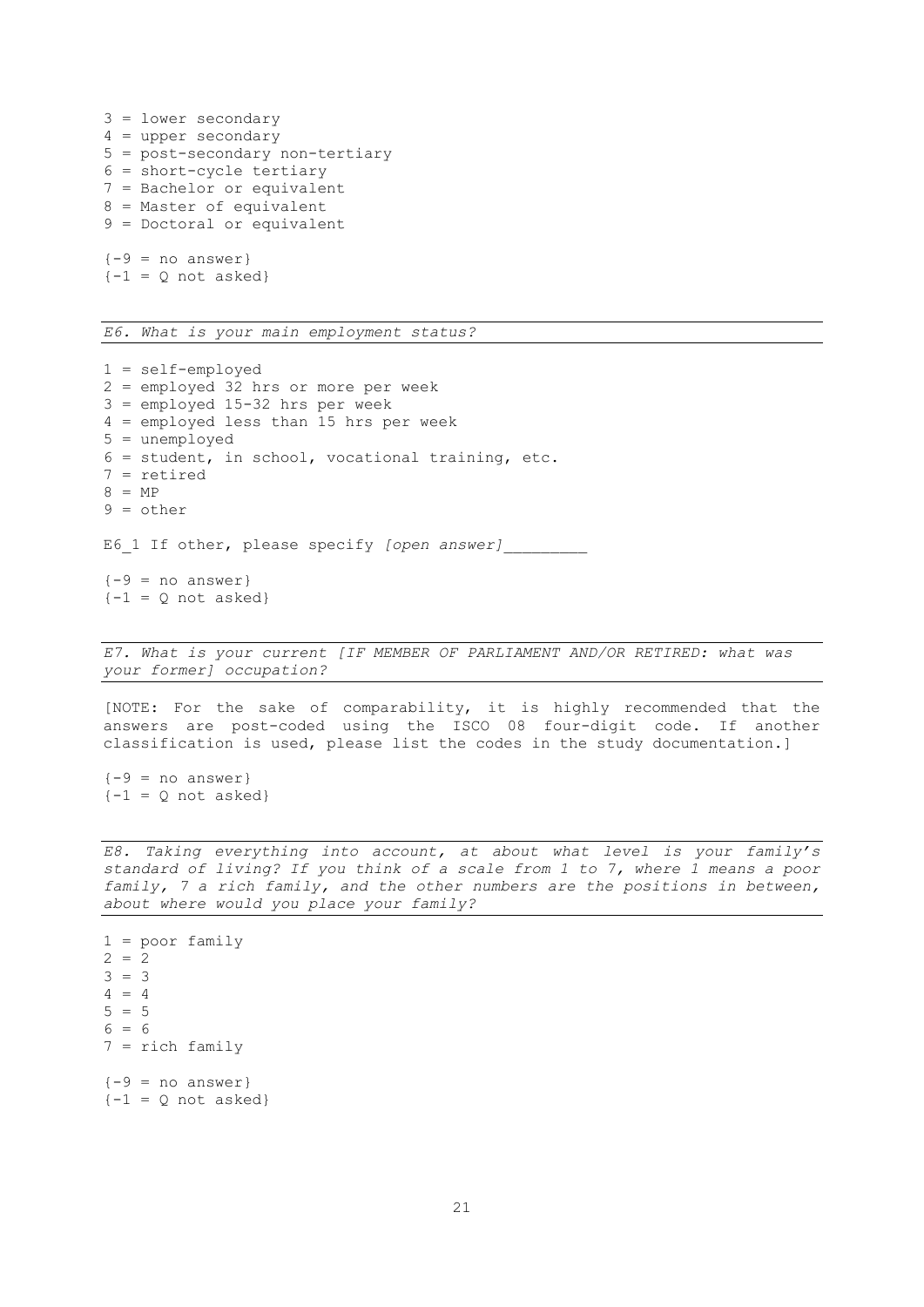*E9. About how often do you attend religious services these days? (Tick one box only.)*

 $1 = never$ 2 = less than once a year 3 = once a year 4 = a number of times a year 5 = once a month  $6 = 2$  or 3 times a month 7 = at least once a week  ${-9}$  = no answer}

 $\{-1 = Q \text{ not asked}\}$ 

*E10. What is your religious belief?*

*[Two-digit code, use selection from A\_E10]*

*E11. What is your current marital status? (Tick one box only.)*

```
1 = married, living as married
2 = widowed
3 = divorced or separated
4 = single
{-9} = no answer}
\{-1 = Q \text{ not asked}\}
```
*E12. How many children do you have in your care younger than [national legal adult age]?*

Number of children (put 0 if none: [allow two-digit number])

 ${-9}$  = no answer}  $\{-1 = Q \text{ not asked}\}$ 

*E13. I see myself as someone who… (Tick one box in each row.)*

[NOTE: Response categories for each of the following statements]

```
E13a. …Is reserved
E13b. …Is generally trusting
E13c. …Tends to be lazy
E13d. …Is relaxed, handles stress well
E13e. …Has few artistic interests
E13f. …Is outgoing, sociable
E13g. …Tends to find fault with others
E13h. …Does a thorough job
E13i. …Gets nervous easily
E13j. …Has an active imagination
1 = disagree strongly
2 = disagree a little
```

```
3 = neither agree nor disagree
4 = agree a little
```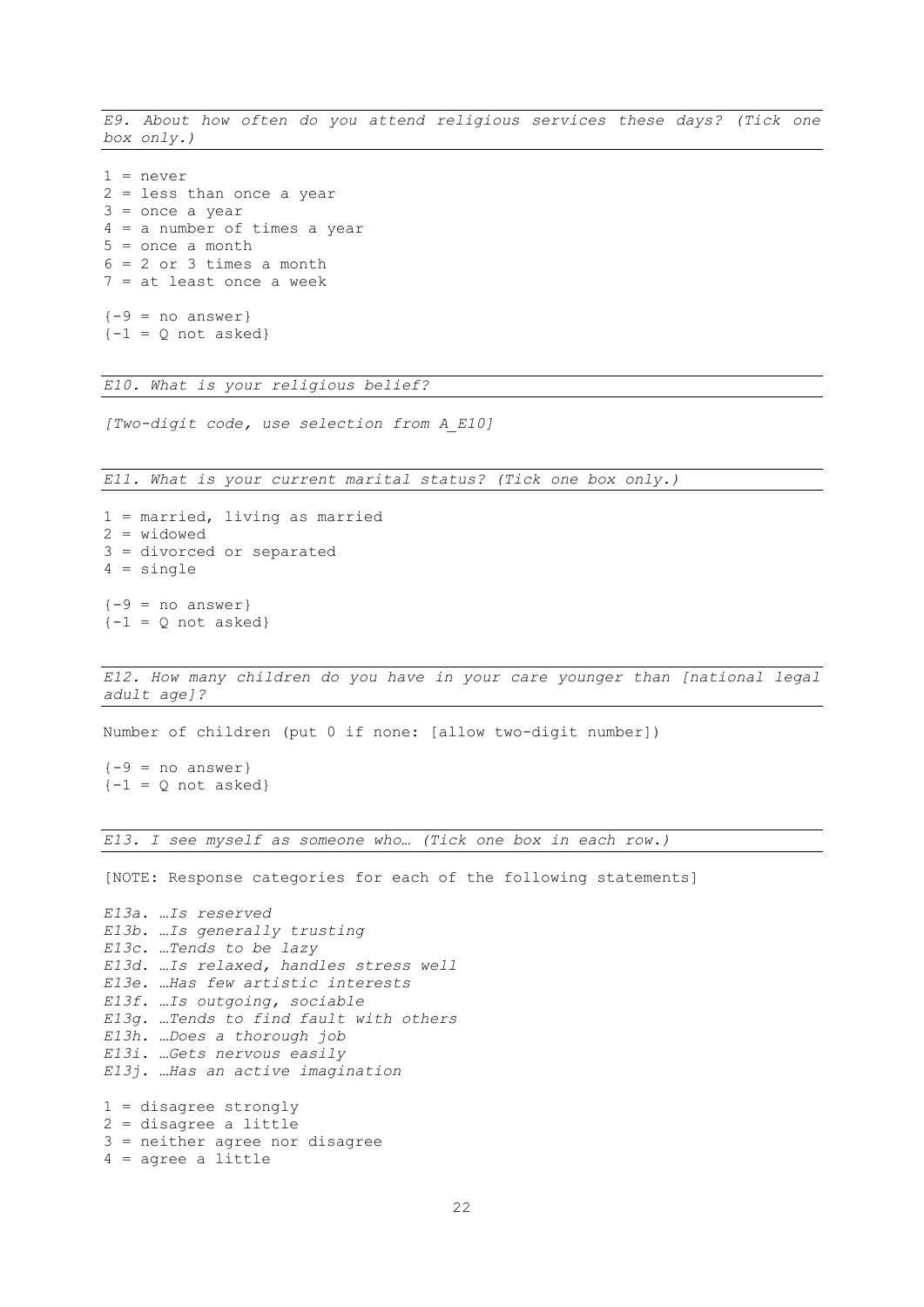5 = agree strongly  ${-9 = no answer}$  ${-1}$  = Q not asked}

*E14. We have one last question for you: can you please, very briefly, indicate what "left" and "right" means in politics to you nowadays?*

[NOTE: OPTIONAL question. For the sake of comparability, it is highly recommended that the open answers are post-coded in English, and that the codes are listed in the study documentation.]

*E14a. "Left" means: [open answer] E14b. "Right" means: [open answer]*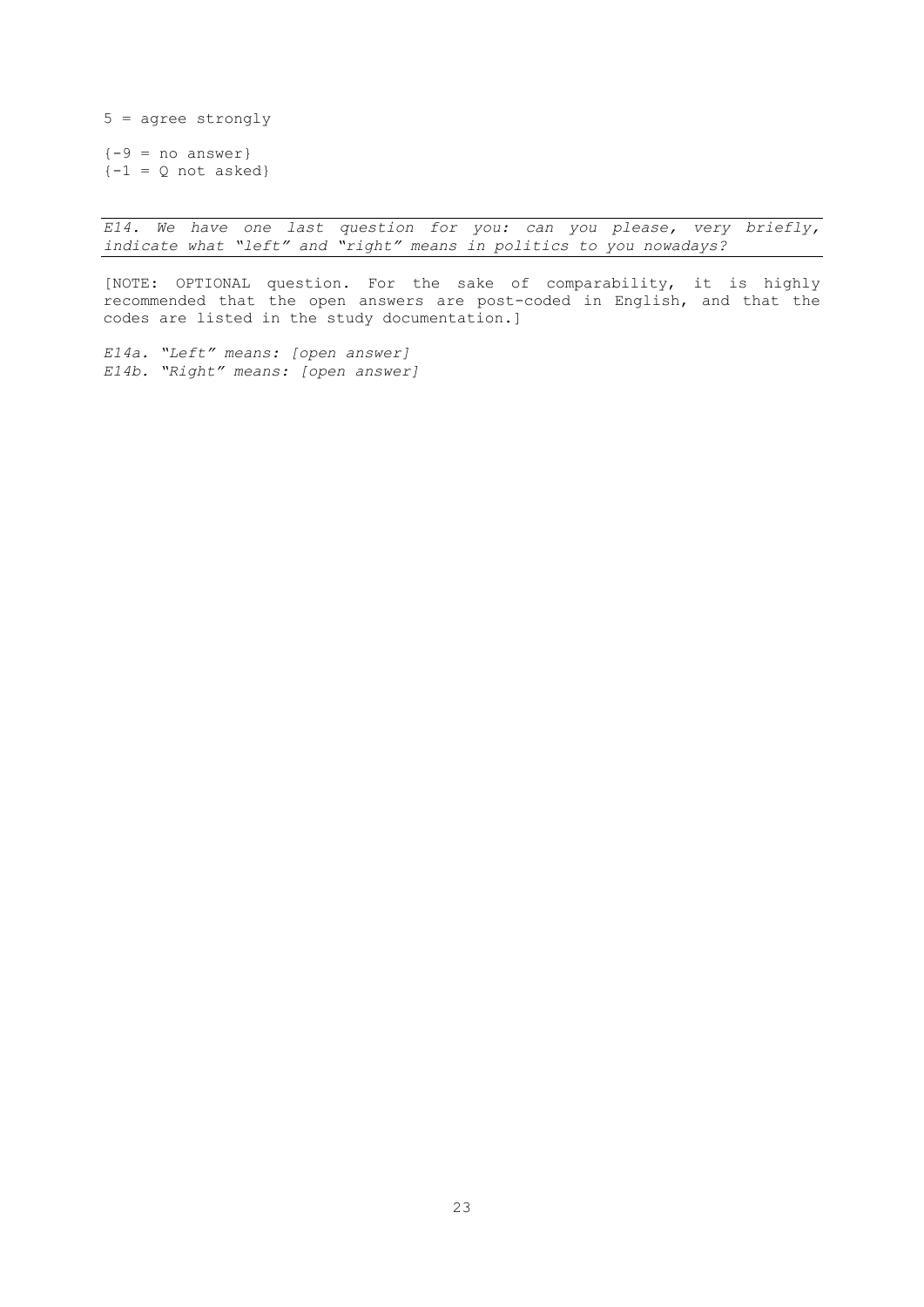============================================================================= *5 Annexes*

=============================================================================

*A\_T6 Constituency and Constituency ID (if possible, same as CSES codes)*

[To be provided]

*A\_T9 Party list codes (if not the same as in A\_A1)*

[To be provided]

*A\_A1 Party coding scheme (if possible same as CSES codes)*

[To be provided]

*A\_A4 Election years - last four elections*

[To be provided]

*A\_B7/C1 Local campaign issues raised/Most important political problems – Comparative Agendas Project (CAP) list*

In order to ensure international comparability, country teams are asked to use the coding scheme of the Comparative Agendas Project (CAP) consisting of 21 major topics. Please consult the CAP's webpage for more information on how to code the issues/problems [\(https://www.comparativeagendas.net/pages/master](https://www.comparativeagendas.net/pages/master-codebook)[codebook\)](https://www.comparativeagendas.net/pages/master-codebook).

- 1. Macroeconomics
- 2. Civil Rights
- 3. Health
- 4. Agriculture
- 5. Labor
- 6. Education
- 7. Environment
- 8. Energy
- 9. Immigration
- 10. Transportation

12. Law and Crime

## *A\_E3 Country Codes*

- 13. Social Welfare 14. Housing 15. Domestic Commerce 16. Defense 17. Technology
- 18. Foreign Trade
- 19. International Affairs
- 20. Government Operations
- 21. Public Lands
- 23. Culture

0101=Abkhazia 0102=Afghanistan 0103=Albania  $0104 =$ Algeria 0105=Andorra  $0106 = \text{Area}$ 0107=Antigua and Barbuda 0108=Argentina 0109=Armenia 0110=Aruba 0111=Australia 0112=Austria 0113=Azerbaijan 0201=Bahamas 0202=Bahrain 0203=Bangladesh 0204=Barbados 0205=Belarus 0206=Belgium 0207=Belize 0208=Benin 0209=Bhutan 0210=Bolivia 0211=Bosnia and Herzegovina 0212=Botswana 0213=Brazil 0214=Brunei 0215=Bulgaria 0216=Burkina Faso 0217=Burundi 0301=Cambodia 0302=Cameroon 0303=Canada 0304=Cape Verde 0305=Central African Republic  $0306$ =Chad 0307=Chile

0308=China (includes Hong Kong) 0309=Colombia 0310=Comoros 0311=Congo or Zaire 0312=Costa Rica 0313=Cote d'Ivoire 0314=Croatia 0315=Cuba 0316=Cyprus 0317=Czech Republic 0318=former CSSR 0401=Denmark 0402=Djibuti 0403=Dominica 0404=Dominican Republic 0501=East Timor

0502=Ecuador 0503=Egypt 0504=El Salvador 0505=Equatorial Guinea 0506=Eritrea 0507=Estonia 0508=Ethiopia 0601=Fiji 0602=Finland 0603=France 0701=Gabon 0702=Gambia 0703=Georgia 0704=Germany 0705=Ghana 0706=Greece 0707=Greenland 0708=Grenada 0709=Guatemala 0710=Guinea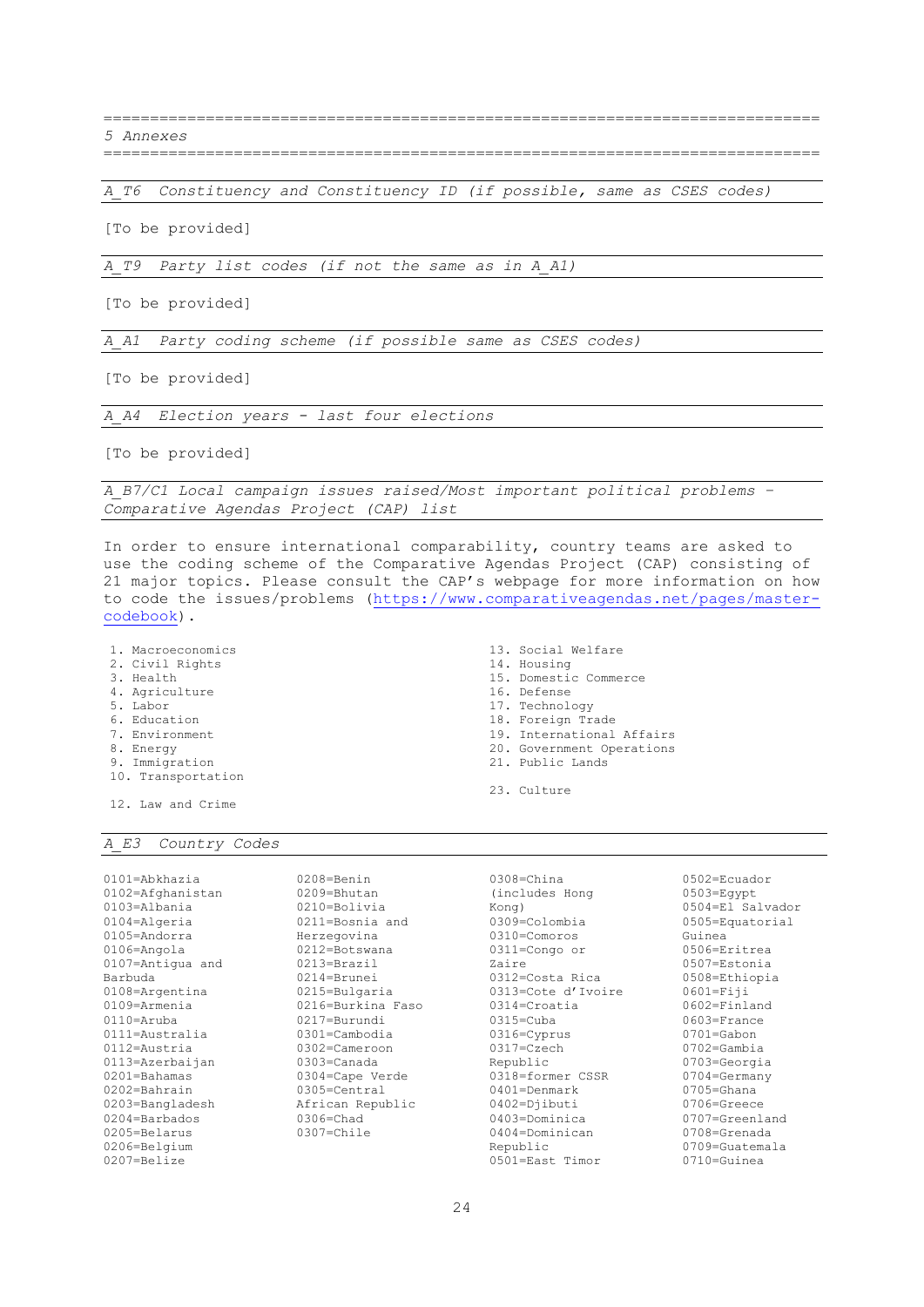| $0711 =$ Guinea-Bissau | $1306 = Ma$ ldives       | 1608=Phillipines       | $2001 =$ Taiwan    |
|------------------------|--------------------------|------------------------|--------------------|
| 0712=Guyana            | $1307 = Ma 11$           | 1609=Poland            | 2002=Tajikistan    |
| 0801=Haiti             | 1308=Malta               | 1610=Portugal          | 2003=Tanzania      |
| $0802$ =Honduras       | 1309=Marshall            | 1611=Puerto Rico       | 2004=Thailand      |
| $0803$ =Hungary        | <b>Tslands</b>           | $1701 =$ Qatar         | $2005 = T$ ogo     |
| $0901 =$ Iceland       | 1310=Mauritania          | 1801=Romania           | $2006 =$ Tonga     |
| $0902 = India$         | 1311=Mauritius           | $1802 = \text{Russia}$ | 2007=Transnistria  |
| 0903=Indonesia         | 1312=Mexico              | 1803=Rwanda            | 2008=Trinidad and  |
| $0904 =$ Iran          | 1313=Micronesia          | 1901=Saint Kitts       | Tobago             |
| $0905 = Iraq$          | $1314 = \text{Mo}$ ldova | and Nevis              | 2009=Tunisia       |
| 0906=Ireland           | $1315$ =Monaco           | 1902=Saint Lucia       | $2010 = Turkey$    |
| $0907 = Isrc$          | 1316=Mongolia            | 1903=Saint Vincent     | 2011=Turkmenistan  |
| $0908 = \text{Italy}$  | 1317=Montenegro          | and the Grenadines     | $2012 = Tuyallu$   |
| $1001 =$ Jamaica       | 1318=Moroco              | $1904 =$ Samoa         | 2101=Uganda        |
| $1002 =$ Japan         | 1319=Mozambique          | 1905=San Marino        | $2102 =$ Ukraine   |
| $1003 = Jordan$        | 1320=Myanmar             | 1906=Sao Tome and      | 2103=United Arab   |
| 1101=Kazakhstan        | $1401 = Naqorno-$        | Principe               | Emirates           |
| 1102=Kenya             | Karabakh                 | 1907=Saudi Arabia      | $2104 =$ United    |
| 1103=Kiribati          | $1402 =$ Namibia         | $1908 =$ Senegal       | Kingdom            |
| 1104=Korea, North      | $1403 =$ Nauru           | 1909=Serbia            | 2105=United States |
| 1105=Korea, South      | $1404 = Nepal$           | 1910=Seychelles        | $2106 = Uruguav$   |
| $1106 = Kosovo$        | 1405=Netherlands         | 1911=Sierra Leone      | 2107=Uzbekistan    |
| 1007=Kuwait            | 1406=New Zealand         | 1912=Singapore         | 2201=Vanuatu       |
| 1108=Kyrgyzstan        | 1407=Nicaragua           | 1913=Slovakia          | 2202=Vatican City  |
| $1201 =$ Laos          | $1408 =$ Niger           | 1914=Slovenia          | $2203 =$ Venezuela |
| $1202 =$ Latvia        | 1409=Nigeria             | 1915=Solomon           | $2204 =$ Vietnam   |
| 1203=Lebanon           | 1410=Northern            | Islands                | $2301$ = Western   |
| 1204=Lesotho           | Cyprus                   | 1916=Somalia           | Sahara             |
| 1205=Liberia           | 1411=Norway              | 1917=South Africa      | $2401 =$ Yemen     |
| $1206 =$ Libya         | $1501 =$ Oman            | 1918=South Ossetia     | 2402= former       |
| 1207=Lichtenstein      | 1601=Pakistan            | 1919=Spain             | Yuqoslavia         |
| 1208=Lithuania         | 1602=Palau               | 1920=Sri Lanka         | $2501 = Zambia$    |
| 1209=Luxembourg        | 1603=Palestine           | $1921 = \text{Sudan}$  | $2502 = Zimbabwe$  |
| $1301 = Macao$         | $1604 =$ Panama          | 1922=Suriname          | 3000=Stateless     |
| 1302=Macedonia         | 1605=Papua New           | 1923=Swaziland         |                    |
| 1303=Madagasca         | Guinea                   | 1924=Sweden            |                    |
| $1304 = Ma1awi$        | 1606=Paraguay            | 1925=Switzerland       |                    |
| 1305=Malaysia          | $1607 = Peru$            | $1926 = Syria$         |                    |

*A\_E5 Educational categories; original variables and recodes*

## [To be provided]

### *A\_E10 Religions CSES list*

01. ROMAN CATHOLIC PROTESTANT 02. PROTESTANT, NO DENOMINATION GIVEN 03. ADVENTIST 04. EPISCOPALIAN, ANGLICAN, CHURCH OF ENGLAND, CHURCH OF IRELAND 05. BAPTIST 06. CONGREGATIONAL 07. EUROPEAN FREE CHURCH (ANABAPTISTS) 08. HOLINESS 09. INDEPENDENT-FUNDAMENTALIST 10. LUTHERAN 11. METHODIST 12. PENTECOSTAL 13. PRESBYTERIAN NON-TRADITIONAL PROTESTANTS 14. CHRISTIAN SCIENTISTS 15. MORMONS, CHURCH OF LATTER-DAY SAINTS 16. UNITARIAN UNIVERSALISTS 17. EASTERN ORTHODOX 18. CHRISTIAN (NO DENOMINATION GIVEN) 19. EASTERN (GREEK RITE) CATHOLIC CHURCHES 20. JEWISH ISLAM 30. MUSLIM; MOHAMMEDAN; ISLAM (NO DENOMINATION GIVEN) 31. KHARIJISM 32. MU'TAZILISM 33. SUNNI 34. SHI'ISM 35. ISMA'ILIS 36. BAHA'I 37. DRUSE BUDDHISM 40. BUDDHIST 41. THERAVADA 42. MAHAYANA 43. TANTRISM 44. TIBETAN BUDDHISM 45. SHINGON HINDUISM AND OTHER RELIGIONS OF INDIA 50. HINDU 51. JAINISM 52. SIKHIASM 53. PARSIISM